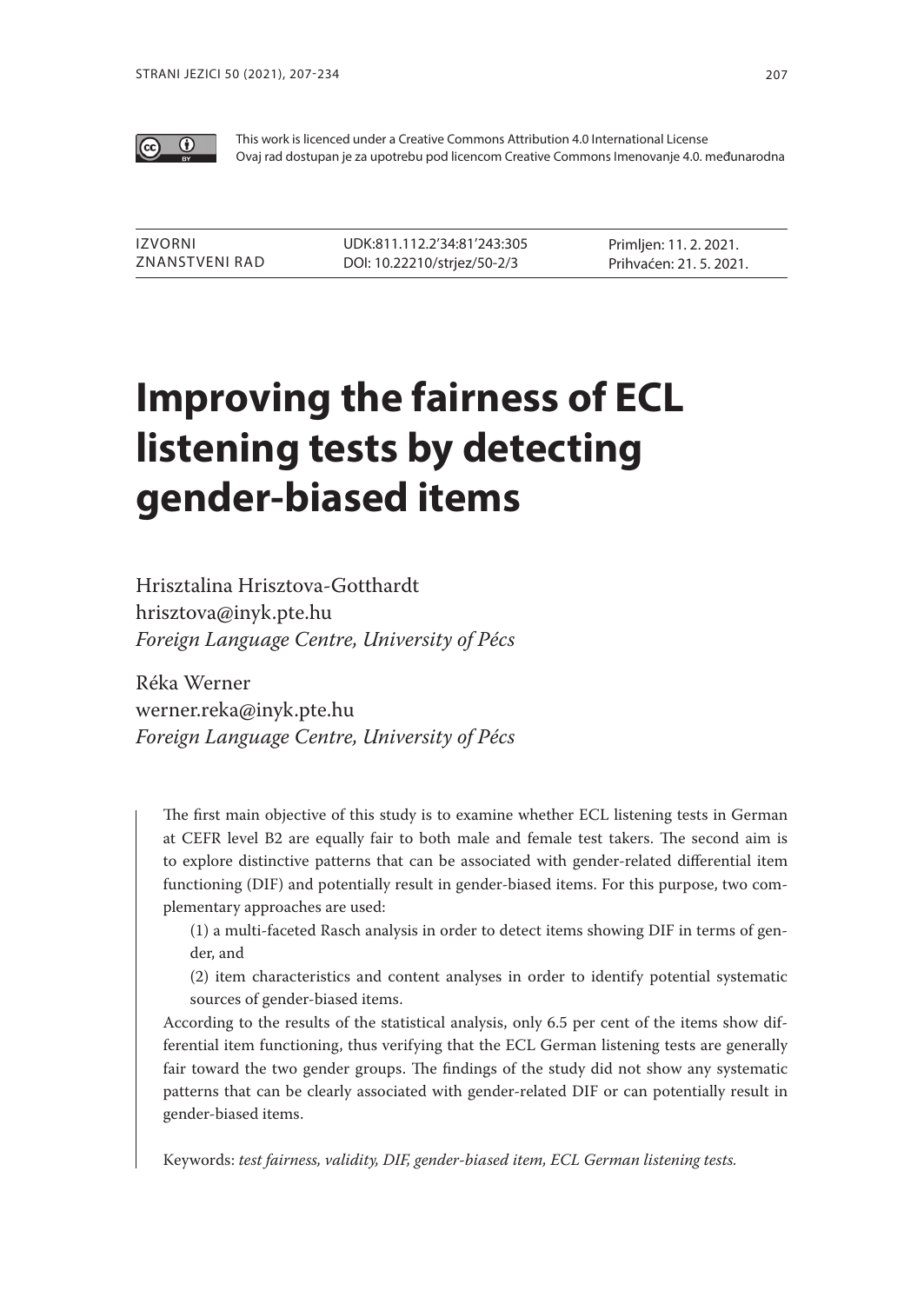## **1. Introduction**

Reliability and validity have been for decades the two main test characteristics language test developers pay the most attention to while designing their tests (cf. Bachman, 1990: 24). Recently, however, the term *test fairness* has been appearing with increasing frequency in papers, studies, and presentations on the topic of language assessment (e.g., Kane, 2010; Kremmel, 2019; Kunnan, 2000; 2004; 2007; 2014; Stoynoff, 2012). Professional guidelines such as the *Code for Fair Testing Practices in Education* (Joint Committee on Testing Practices, 2005: 23), the *ETS International Principles for the Fairness in Assessments* (ETS, 2016: 3–4) and the *ALTE Principles of Good Practice* (ALTE, 2020: 13) also emphasize that test developers should strive to make their tests as fair as possible for candidates of different gender, age, ethnic origin, cultural and language background, and special handicapping conditions and needs. Accordingly, educational and, in particular, language tests should guarantee for all test takers the opportunity to demonstrate their standing on the construct of interest, and should "not advantage or disadvantage some individuals because of characteristics irrelevant to the intended construct" (AERA, APA & NCME 2014: 50). One of the most effective strategies for achieving this goal is to construct bias-free tests.

The  $ECL<sup>1</sup>$  language examination system also places great emphasis on test fairness at all stages of test development. The ECL language examinations can be taken at four levels according to the *Common European Framework of Reference for Languages* (CEFR) (Council of Europe, 2001; 2018): A2, B1, B2, and C1 (see https://eclexam.eu). There are various approaches to bias detection carried out by item writers, item reviewers, and psychometricians with the aim of detecting potentially biased items. In this context, special attention is paid to identifying gender-biased items, i.e., items 'favoring' or 'disfavoring' male or female candidates.

Considering the various procedures implemented during the different stages of test development, it may be assumed that ECL tests contain only a limited number of gender-biased items. In order to prove this assumption, the present study aims to examine to what extent ECL listening test items at CEFR level B2 administrated between February 2018 and December 2019 exhibit differential item functioning towards test-taker groups in terms of

<sup>&</sup>lt;sup>1</sup> ECL is the official abbreviation for the European Consortium for the Certificate of Attainment in Modern Languages. AFU Privates Bildungsinstitut GmbH, the official partner of the consortium in Germany, is responsible for the construction and development of ECL language tests in German.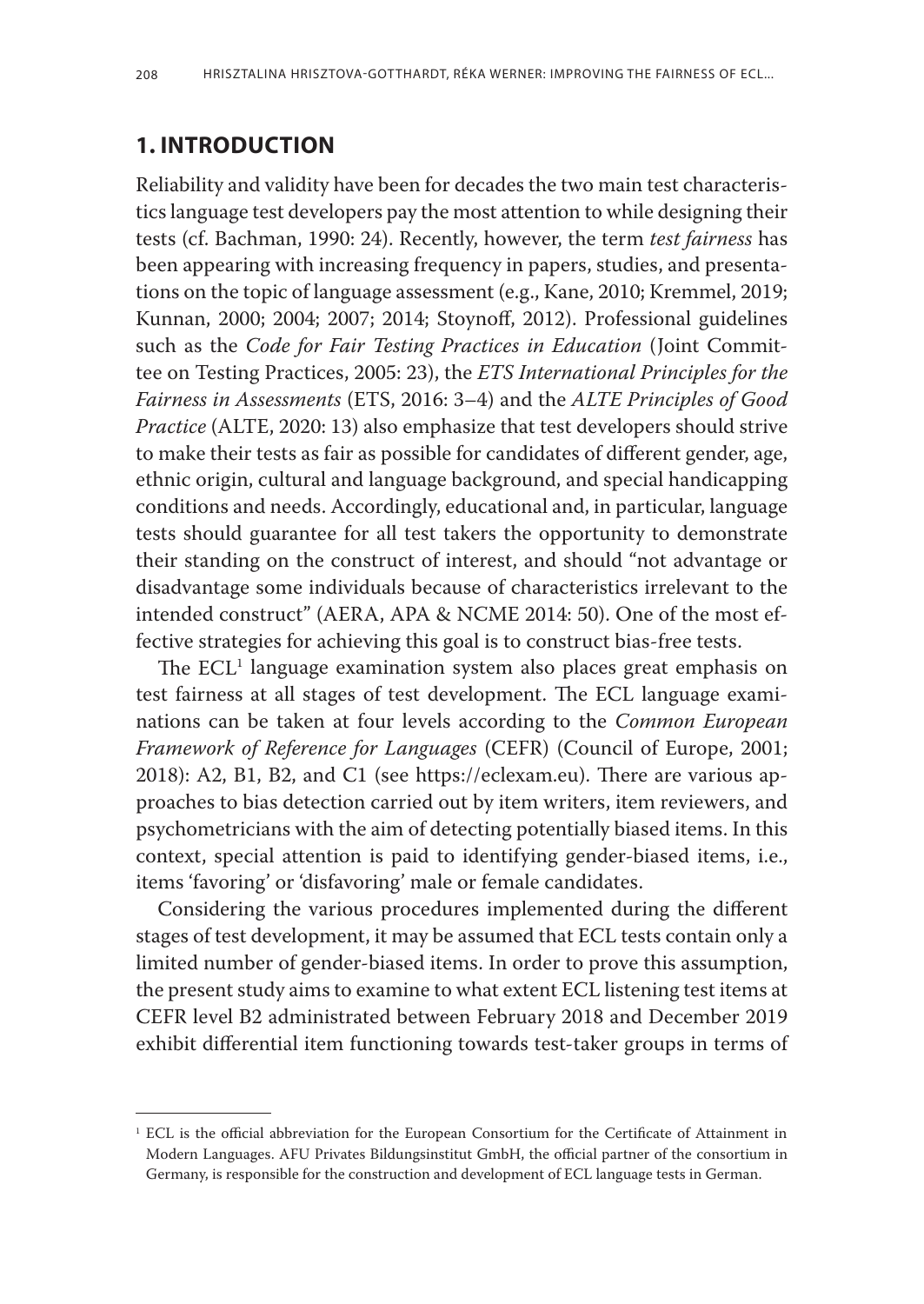gender. Additionally, the factors producing these gender-related differences are to be explored. The main objective of the item analysis is to discover potential systematic patterns (i.e., specific item features such as item content, item type, item facility value, and item-fit index) that can potentially lead to gender-biased items.2 The conclusions drawn in the course of the study can be used for improving the fairness of both ECL tests and highstakes language tests in general.

# **2. Theoretical background of the study and empirical starting points**

#### **2.1. Test validity and sources of invalidity**

As mentioned in Section 1, validity is one of the most important test quality indicators as far as language assessment tests are concerned. In his first validity framework, Messick describes validity as "an integrated evaluative judgment of the degree to which empirical evidence and theoretical rationales support the adequacy and appropriateness of inferences and actions based on test scores" (Messick, 1989: 13). A test is considered to be valid if the scores achieved by test takers allow stakeholders and users to make plausible inferences about the specific test takers' ability assessed by the test (see AERA et al., 2014: 11; Bachman, 1990: 25; Wesolowski & Wind, 2019: 438).

The hypothesized ability measured by a test is known as a 'construct'. In language testing, this usually refers to a specific language ability such as listening, reading, writing, or speaking skills (see ALTE, 1998: 139). Experts in the field of psychological, educational, and language testing, however, emphasize that tests do not always assess exclusively the targeted construct and are, therefore, not necessarily valid by default. Experts distinguish between two main sources of invalidity: construct underrepresentation and construct-irrelevant variance. According to the *Standards for Psychological and Educational Testing*, construct underrepresentation "refers to the degree to which a test fails to capture important aspects of the construct" (AERA et al., 2014: 12). On the other hand, construct-irrelevant variance refers to the degree to which test scores are "systematically influenced to some extent by processes that are not part of the construct" (AERA et al., 2014: 12). A process that is extraneous to the test's intended purpose can

<sup>2</sup> For a detailed review of previous research on gender-related DIF and gender-biased items or tests, see Geranpayeh & Kunnan (2007: 191–193) and Pae (2012: 534–537).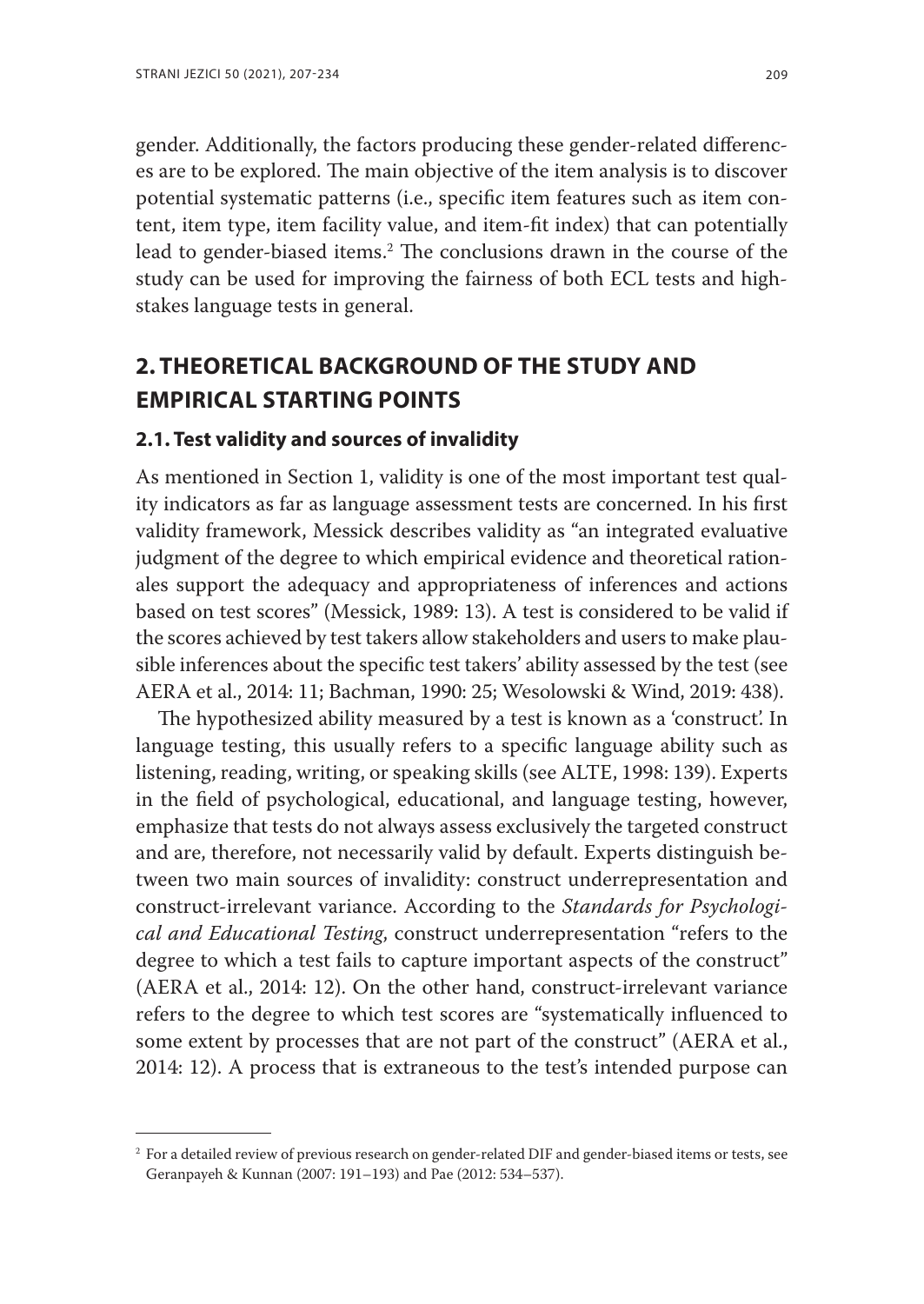be an emotional reaction to the test content, familiarity with the subject matter, or level of interest or motivation, among other factors. Constructirrelevant variance might, thus, result in unfairness towards individual test takers or groups of test takers, leading to a systematic over- or underestimation of their ability level.

## **2.2. Test fairness and threats to fairness**

Test fairness has gradually become a fundamental issue in educational assessment during the last two decades. Following this positive development, the editors of the *Standards for Psychological and Educational Testing* included a standalone chapter on fairness in testing in the 2014 revision of the volume. According to the definition given by the *Standards*, fairness is closely associated with validity (see also Kane, 2010: 181). A fair test "reflects the same construct(s) for all test takers, and scores from it have the same meaning for all individuals in the intended population; a fair test does not advantage or disadvantage some individuals because of characteristics irrelevant to the intended construct" (AERA et al., 2014: 50). Put differently, if irrelevant test content affects the scores of all test takers to about the same extent, validity is threatened. If irrelevant test content disadvantages some individuals or groups of test takers and, at the same time, advantages other individuals or groups, then fairness as well as validity are threatened (cf. ETS, 2016: 3). Fairness can be threatened by certain latent test-taker characteristics such as age, gender, ethnic and cultural origin, and first language, as well as by various content-irrelevant variables such as prior knowledge, experiences, and level of interest or motivation (see Wesolowski & Wind, 2019: 450).

Language testing experts have devoted considerable attention to fairness in language assessment. Kunnan, for instance, developed a complete test fairness framework (2000; 2004; 2014). Kunnan proposes two general principles and several subprinciples of fairness and justice. Principle 1 and the two subprinciples associated with it are the most relevant for the purposes of this study and are, therefore, cited below:

Principle 1: *The Principle of Justice*. A test ought to be fair to all test takers; that is, there is a presumption of treating every person with equal respect.

Subprinciple 1: A test ought to have comparable construct validity in terms of its test-score interpretation for all test takers.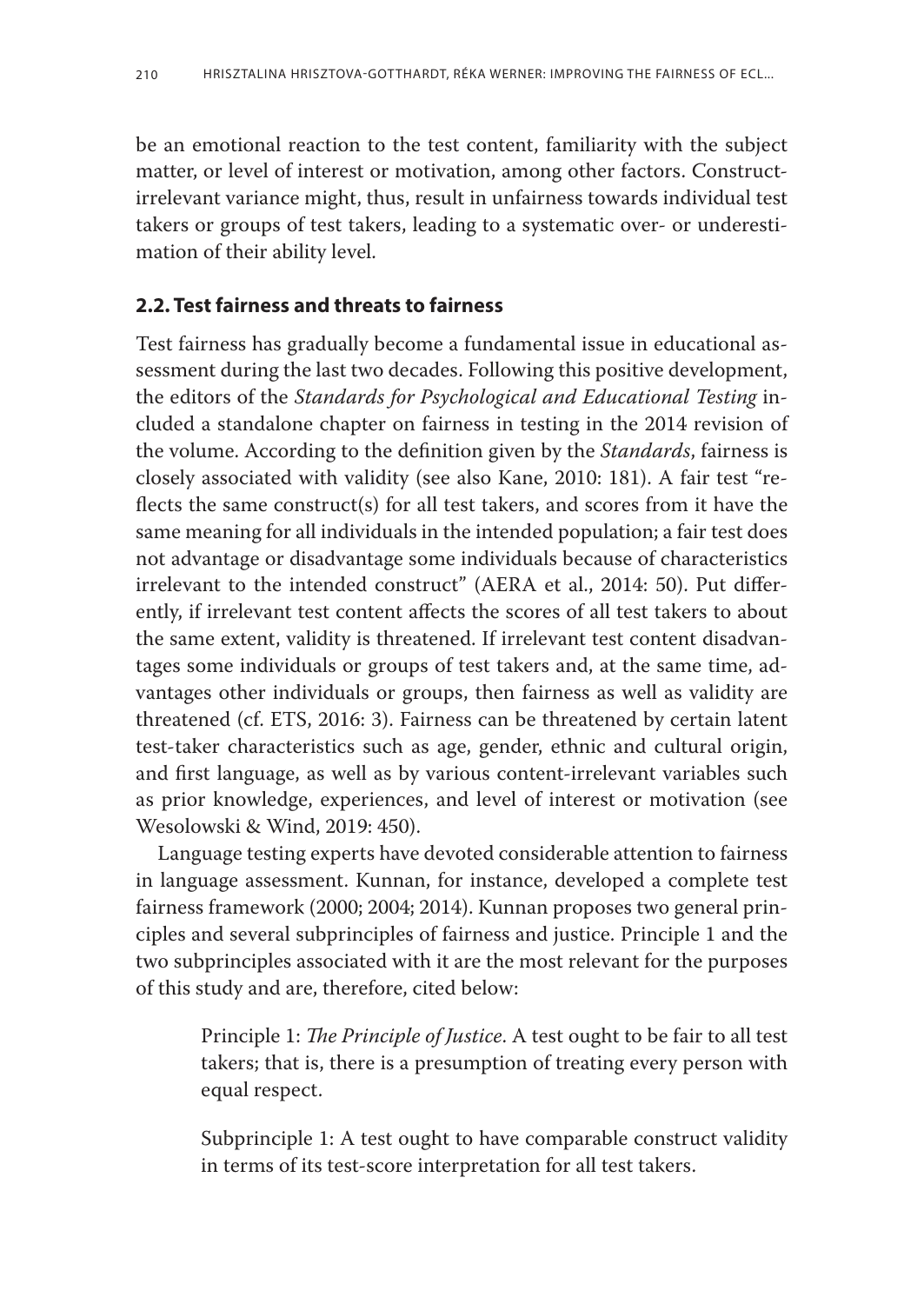Subprinciple 2: A test ought not to be biased against any test-taker groups, in particular by assessing construct-irrelevant matters (Kunnan, 2004: 33).

#### **2.3. Item bias and potential sources of bias**

As stressed by Kunnan (2004: 33), test developers should make efforts to construct fair, unbiased tests. Shepard defines bias as a "systematic error that disadvantages the test performance of one group" (1982: 14). Accordingly, test or item bias occurs when (systematic) differences in test or item performance are not caused by the level of ability being measured but rather by differences in test takers' individual characteristics that are irrelevant to the targeted construct (see Bachman, 1990: 271; Camilli & Shepard, 1994: 8). For example, an item in a listening test may be easier for men than for women just because of their gender-specific experience or interests, and not due to their listening ability. As a listening comprehension test aims to measure only test takers' listening ability, the item in question is a biased item that unfairly advantages one group of test takers and, therefore, disadvantages the other group.

In order to avoid or reduce item and test bias, test developers should be aware of the potential sources of bias. Studies in the field of language testing have already identified various sources of bias, including age, gender, cultural and ethnic background, first-language background, background knowledge, and experience related to a particular disciplinary area (cf. Bachman, 1990: 271-279; Elder, 2012: 1; Kunnan, 2007: 110).

## **2.4. Reducing bias at all stages of test development**

As Kunnan (2000: 8) suggests, professionals involved in the process of test development should be aware of the potential sources of bias at all stages of test development and make all possible efforts to prevent the occurrence of bias. For this purpose, various qualitative and quantitative procedures need to be performed. The following section will include a discussion of the fundamental a priori and post hoc procedures for identifying and eliminating item bias that have been strongly recommended by experts in the field of educational and language testing, and that have also been applied by the ECL international examination system.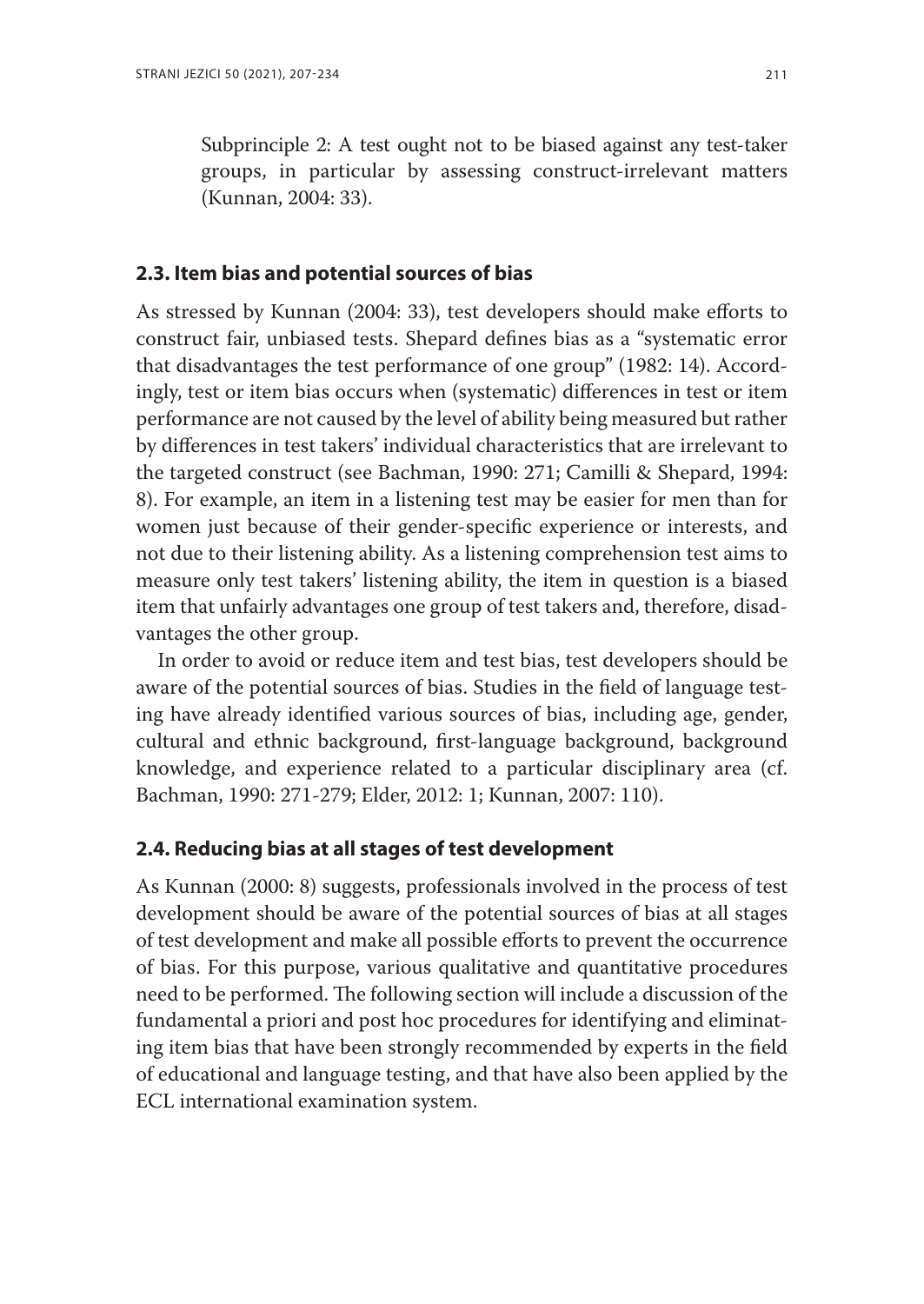## 2.4.1. A priori qualitative procedures

One possible way of ensuring test fairness in terms of test content is to avoid item bias already during test design and development (cf. ALTE, 2011: 80; Elder, 2012: 1; Kremmel, 2019; Kunnan, 2004: 33; Styonoff, 2012: 1). Qualitative procedures aimed at minimizing bias at the writing and reviewing stages include the following:

Compiling detailed fairness guidelines that include a list of taboo topics (e.g., those that are distressing, gender-specific, or favor candidates with certain professional background knowledge) and detailed instructions on how potential sources of bias can be detected and eliminated (ETS, 2016: 17; Kremmel, 2019).

Following these recommendations, ECL provides a list of taboo topics and bias checklists to all item writers and reviewers involved in the test development process (Wéber, 2018: 145).

• Organizing regular trainings for item writers and reviewers (ETS, 2016: 17; Kremmel, 2019; Kunnan, 2000: 10). Item writers and reviewers should be regularly trained to examine all aspects of an item or a test for potential bias.

In this context, ECL organizes annual trainings for item writers and reviewers to review and discuss potential sources of bias in detail.

- • Having test material including texts, rubrics and items reviewed by experts other than the item writers themselves (ETS, 2016: 17). In accordance with this guidance, ECL has a bias sensitive team reviewing all items for potential bias before resolving the tests for piloting.
- • Using heterogeneous sets of item writers and reviewers (Elder, 2012: 1; ETS, 2016: 21; Kremmel, 2019; Kunnan 2004: 39). Involving item writers and reviewers from various age, gender, cultural, and ethnic groups could ensure that potential sources of bias are detected at an early stage of test development.

Following this recommendation, ECL obtains contributions to the tests in German as a foreign language from professionals who represent diverse groups and a variety of perspectives.

## 2.4.2. Post hoc quantitative procedures

As item writers and reviewers might not always be able to identify potential sources of bias, it remains open to question whether the qualitative procedures described above are sufficient to ensure that their tests are bias-free.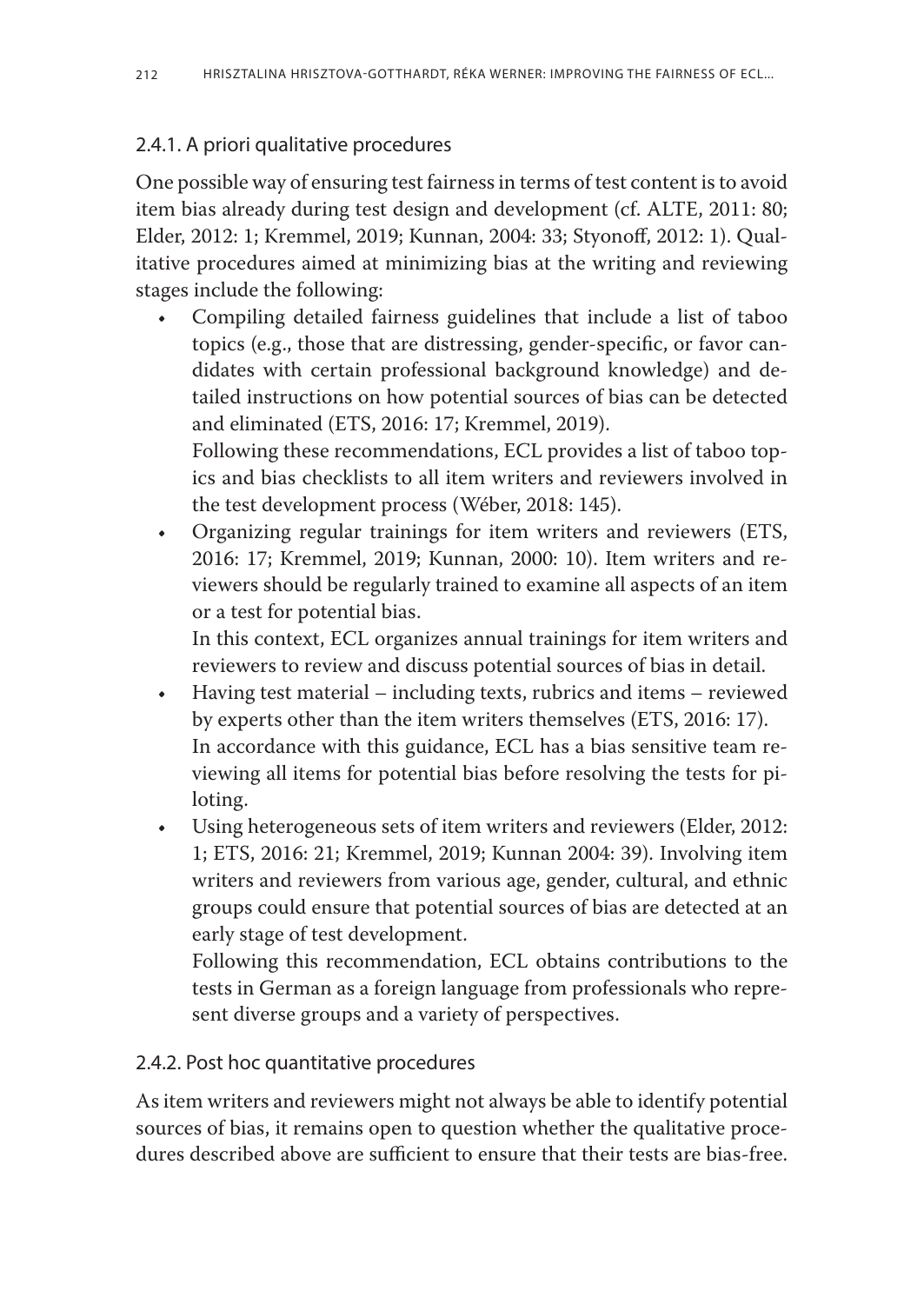Therefore, additional actions are required. One way of minimizing bias is to examine test items for differential item functioning (cf. AERA et al., 2014: 51; ALTE, 2011: 80; Elder, 2012: 2; ETS, 2016: 20; Ferne & Rupp, 2007: 114; Kunnan, 2007: 109). According to ETS (2016: 20), "DIF occurs when people in different groups perform in substantially different ways on a test item, even though the people have been matched in terms of their relevant knowledge and skill as measured by the test." In this case, there should be a latent variable (e.g., gender, age, ethnic origin, etc.) in addition to the construct being measured (e.g., listening comprehension) that influences the item response (cf. Steinberg &Thissen, 2013: 349).

Since early 2018, ECL has performed DIF analysis on live test results from listening and reading tests in German as a foreign language.

#### 2.4.3. Post hoc qualitative procedures

DIF analyses, however, only help in detecting potentially biased items. The statistical detection of DIF does not always automatically mean that the item in question is a biased item. Items displaying DIF need to be reviewed for potential bias. In the course of this qualitative analysis, expert panels explore the question of which feature of the items may have resulted in DIF (Ferne & Rupp, 2007: 141).

In search of explanations for DIF and potential sources of bias, ECL also performs qualitative analysis on items exhibiting DIF. All items that have been clearly identified by experts as biased items are neutralized and post hoc score correction is applied before the test results are released. In this manner, the fairness (and validity) of the ECL tests is improved.

## **3. Aims of the present study**

As explained in Section 2.4., ECL pays special attention to reducing the number of gender-biased items by performing various qualitative and quantitative procedures at different stages of test development. Accordingly, the following hypothesis can be raised:

Due to the variety of a priori and post hoc procedures applied by the ECL examination system with the aim of reducing item bias, it can be assumed that the ECL listening tests in German at CEFR level B2 show only a limited number of gender-biased items.

Testing this hypothesis is the first major objective of the present study. For this purpose, the following research question needs to be answered: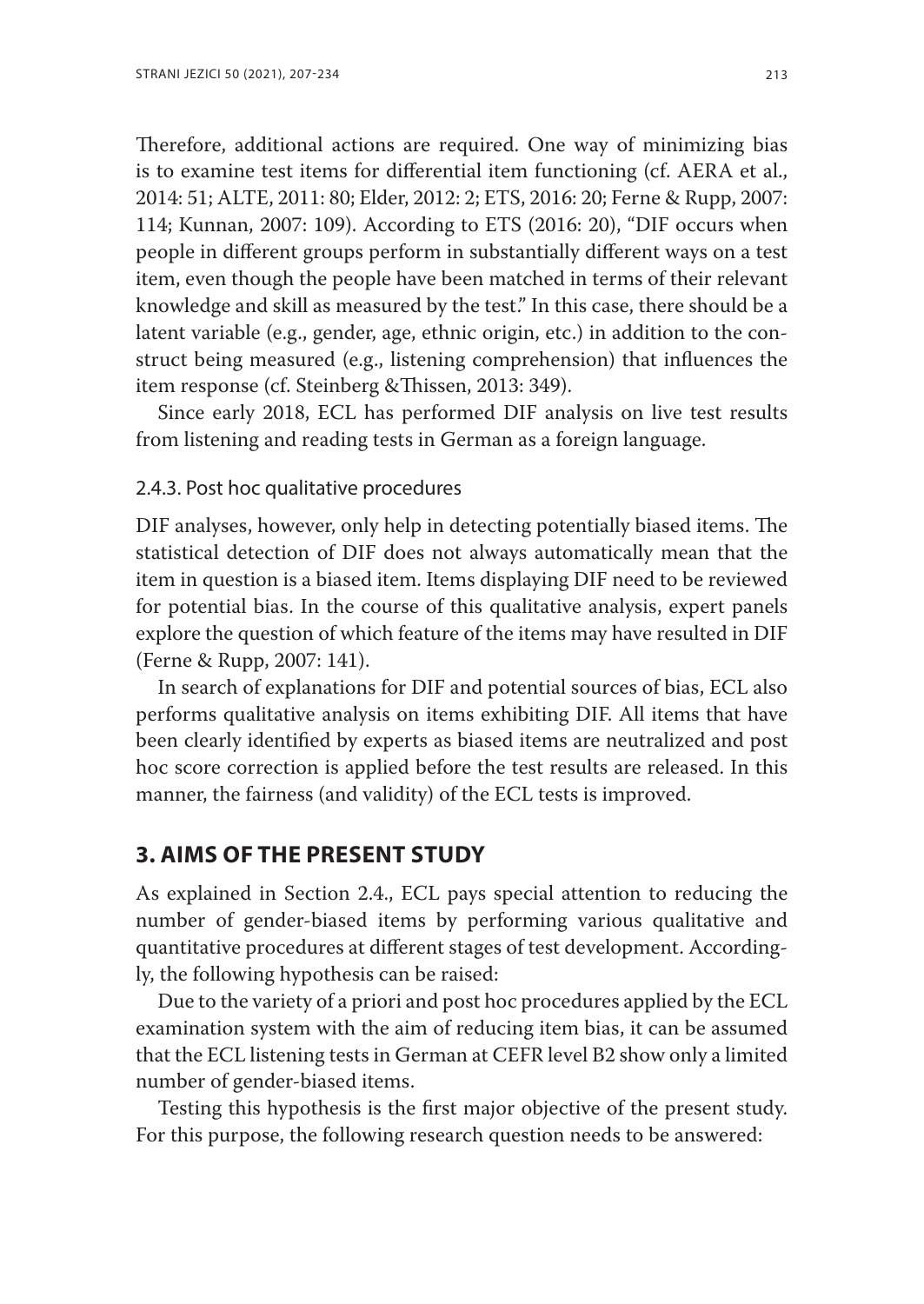RQ1: Do ECL listening test items exhibit DIF towards test-taker groups in terms of gender? If so, to what extent?

Determining the exact extent of items displaying gender-related DIF is only one of two major objectives of this study. The factors that possibly produce gender-related differences should also be empirically examined. This leads us to the second aim of the present study: exploring potential systematic patterns (e.g., specific item features such as item type, item facility, item content, and item-fit index) that can be clearly associated with gender-related DIF and identified as potential sources of gender bias. In order to accomplish the second major objective of the study, two additional research questions need to be addressed:

RQ2: Are there any systematic patterns of observed score differences between the two groups that constantly favor one group over the other and lead to inappropriate interpretations of test results?

RQ3: Do the items flagged for DIF effectively advantage or disadvantage one of the gender groups being examined, thus indicating the presence of gender bias?

## **4. Methodology**

In line with its two main objectives, the present study comprises two parts: (1) gender-related DIF analysis and (2) analysis of the potential causes of gender-related DIF and sources of gender bias. As currently over 95 per cent of the live test population taking the ECL exams in German consists of candidates having the same first language (Hungarian) and age range (between 17 and 25 years), in the quantitative post-test analyses only the variable of gender is considered.

## **4.1. Instrument**

ECL listening tests in German at CEFR level B2 were considered for this study. The tests being examined were administrated between February 2018 and December 2019. As ECL examinations in German are administered five times a year, ten sets of listening tests were examined for gender-related DIF. The DIF analysis was based on Verhelst's conditional statement that "[a]n item shows no DIF if in the (conceptual) population of boys with an arbitrary but fixed level of proficiency and the (conceptual) population of girls with the same level of proficiency, the p-values of the item are identical" (2004: 11).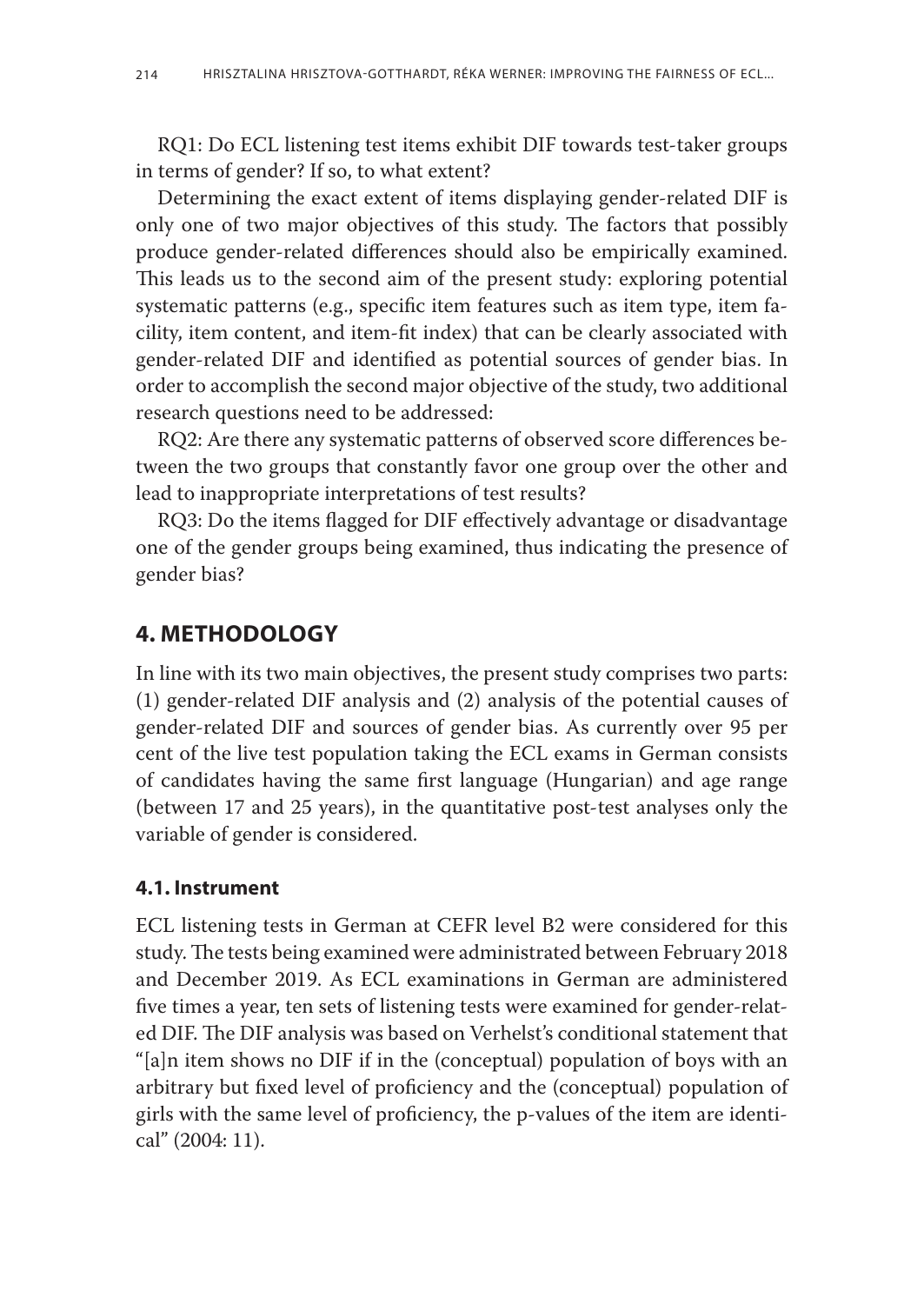Investigating DIF on a long-term basis is still considered a desideratum in the area of language assessment (cf. Pae, 2012: 534). Accordingly, the present study aims to examine the presence of gender-related DIF not just at a single point in time (i.e., a single administration term) but across multiple data collection points.

The ECL listening comprehension tests assess test takers' listening skill through two different task types: a multiple-choice task with three options and an open-ended question task requiring short answers. Each task contains 10 items, which makes a total of 20 items for each test. All items are scored dichotomously, i.e., each response to an item is scored as either correct or incorrect.

## **4.2. Data**

For the purposes of the present study, the following data was collected and analyzed:

- • item-level responses (correct or incorrect responses) for each item and test taker, and
- test takers' gender (male or female).

The test takers whose exam results were analyzed in the course of this study were previously informed that their background and performance information may be used anonymously for the purposes of statistics, research, and quality assurance (see *ECL Exam Regulations* and *Regulations for Protecting Data from ECL Language Examinations*).

## **4.3. Analytical approach**

Two complementary approaches were used in this study: (1) statistical (DIF) analysis and (2) item characteristics and content analysis.

## 4.3.1. Statistical (DIF) analysis

To date, different DIF detection methods have been developed with the purpose of identifying items that function differently for two groups of test takers who have been statistically matched based on their ability (cf. Pae, 2012: 533). The statistical approach applied in this study is based on the *Many-Facet Rasch Management* model (hereinafter MFRM) developed by John Linacre (1994). One of the most important advantages of MFRM is that the model provides "a fine-grained analysis of multiple variables potentially having an impact on test or assessment outcomes" (Eckes, 2009: 3). Hence, the MFRM model incorporates more variables than the two con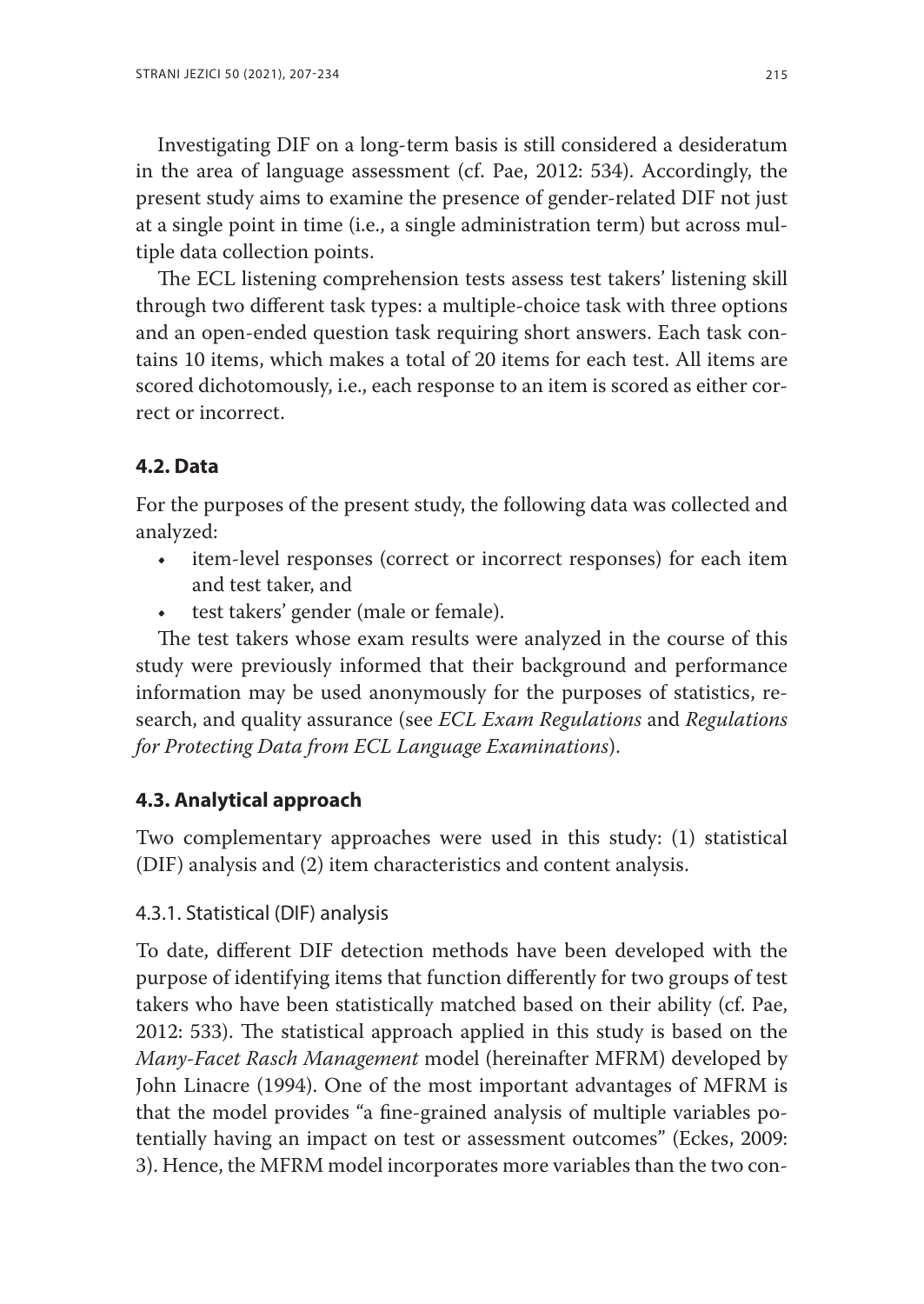sidered by the basic Rasch model (cf. Rasch, 1980), namely items and test takers. As one of the major objectives of this study is to examine to what extent the variable of gender has an impact on test results, MFRM proved to be a suitable statistical approach for investigating this research question.

The analysis was performed with the help of the MFRM-based software *Facets* (Green, 2013: Chapter 14). *Facets* was designed to construct measures from complex data involving combinations of different variables (or facets). The facets examined in the course of the present study were the following: test takers' ability, item facility, and test takers' gender.

Regarding the variable 'gender', the following two test takers' groups were defined: male and female examinees. The groups of test takers for whom items should be investigated for DIF are commonly referred as "the reference group and the focal group, where the suspicion is that the focal group(s) might be unfairly disadvantaged on items due to DIF" (Ferne & Rupp, 2007: 115). The objective of this study is to test the hypothesis that the ECL listening tests in German at CEFR level B2 show only a limited number of gender-biased items and that examinees with a similar level of listening ability have a nearly equal chance to answer the items correctly, regardless of their gender. Accordingly, in this particular case it is not relevant which group is designated as reference and which as focal (cf. Eckes, 2011: 363).

## 4.3.2. Additional analyses for detecting systematic patterns and potential bias

Experts in psychological and educational testing agree that statistical evidence of DIF in a test does not automatically suggest the presence of bias in the items (cf. AERA et al., 2014: 51; Camilli & Shepard, 1994: 7-8; Wesolowski & Wind, 2019: 450). As Eckes points out, "[w]hen an item shows DIF, this is no more than statistical information that something unexpected has happened, something that needs to be explained" (2011: 363–364). DIF only provides a starting point for further investigations that should help detect potential biased items. As part of this study, several additional analyses were carried out with the goal of exploring both content-related and not-content-related causes of DIF and potential sources of gender bias. In the search for systematic patterns that may result in gender bias, the following four relationships were analyzed:

- • items exhibiting DIF item facility value,
- $\cdot$  items exhibiting DIF item fit-index,
- • items exhibiting DIF item type, and
- • items exhibiting DIF item content.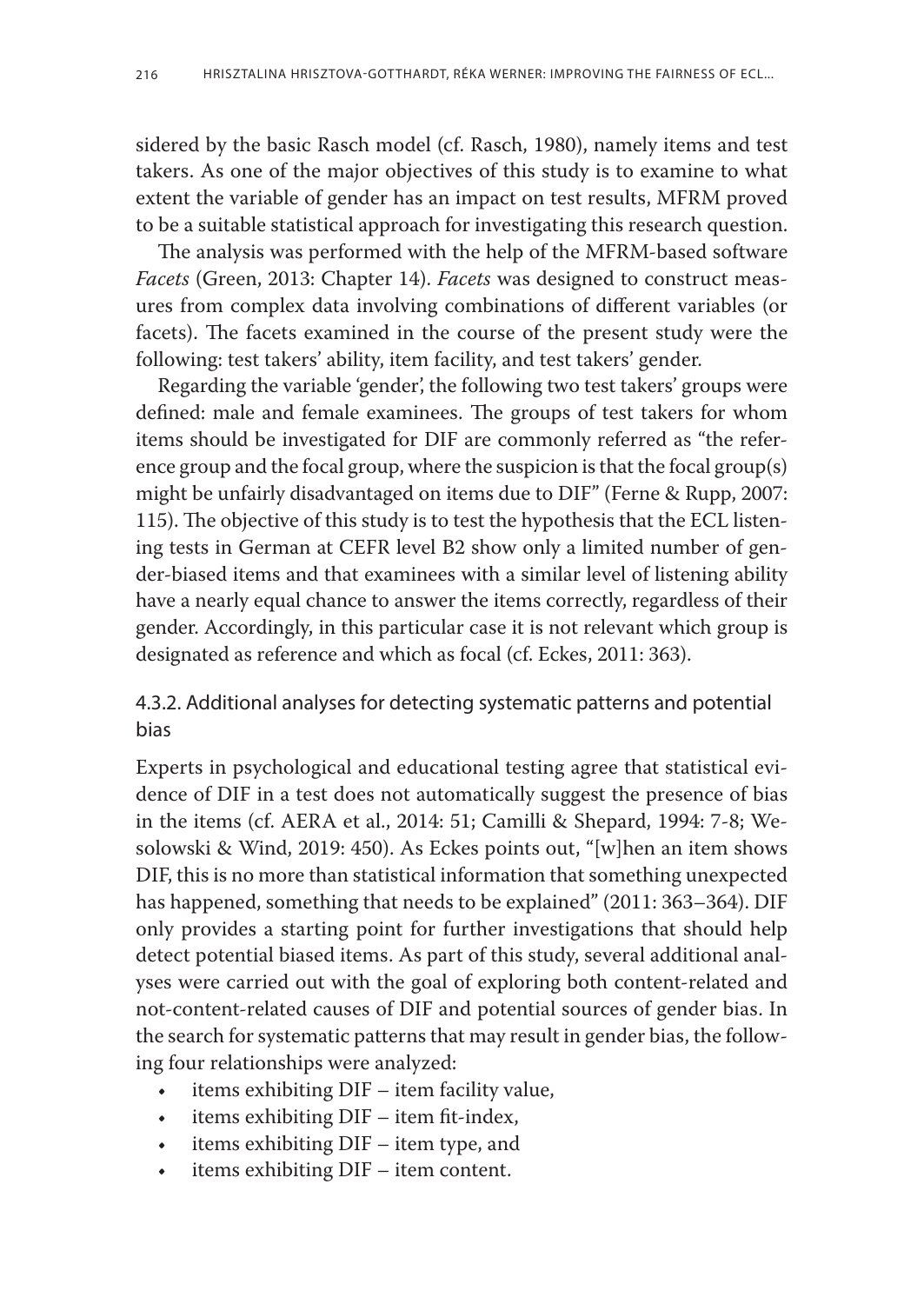For receptive skills (i.e., reading and listening), the ECL examination system performs Classical Test Theory (CTT) analysis on each data set where item facility values are calculated. The *p*-values are expected to be between 0.3 and 0.7 (Fulcher, 2010: 182). In the course of the analysis, it was examined whether the facility value of the items displaying DIF showed any systematic deviations from the predefined range.

As mentioned in Section 4.2.1., the statistical software *Facets* performs Rasch-based analysis on the data. The original Rasch model is based on probability theory, which assumes that the probability of a person answering an item correctly is a function of the person's ability and the item's difficulty (Green, 2013: 151; Henning, 1987: 107–108). Accordingly, when Rasch analysis is performed, item difficulty and person ability logit figures are estimated along with item and person fit statistics. Item fit-indices (i.e., infit  $MnSq^3$  and outfit  $MnSq$  values) are expected to be between 0.5 and 1.5 (Green, 2013: 169; Linacre & Wright, 1994: 370). MnSq values that fall outside this range indicate that the particular item or test taker does not perform as expected and does not fit the model. Such items or persons are called misfits. Misfitting items can be, among other reasons, an indicator of a validity issue. In this context, the MnSq values (or item fit-indices) of the items flagged for gender-related DIF were also taken into account in the course of the analysis. The question of whether there is a systematic relationship between items showing DIF and misfitting items was investigated.

An additional analysis was performed with the goal of determining whether one of the two item formats applied in ECL German listening tests (e.g., multiple-choice items and open-ended questions requiring short answers) shows DIF more frequently when compared to the other item type.

There can be, however, a construct-irrelevant factor such as a "secondary dimension that is not part of the test construct" (Eckes, 2011: 364), but which influences the performance of a particular examinee group. Therefore, items flagged for DIF should be carefully reviewed by content experts. The goal of the content analysis is to find a possible explanation as to why DIF occurred and whether the items displaying DIF effectively favor or disfavor one of the two test-taker groups.

In the course of this study, content analysis was performed on the listening items showing DIF. Nine content experts representing different ages, genders, native languages, and cultural backgrounds were asked to review the items

<sup>&</sup>lt;sup>3</sup> MnSq stands for mean square value.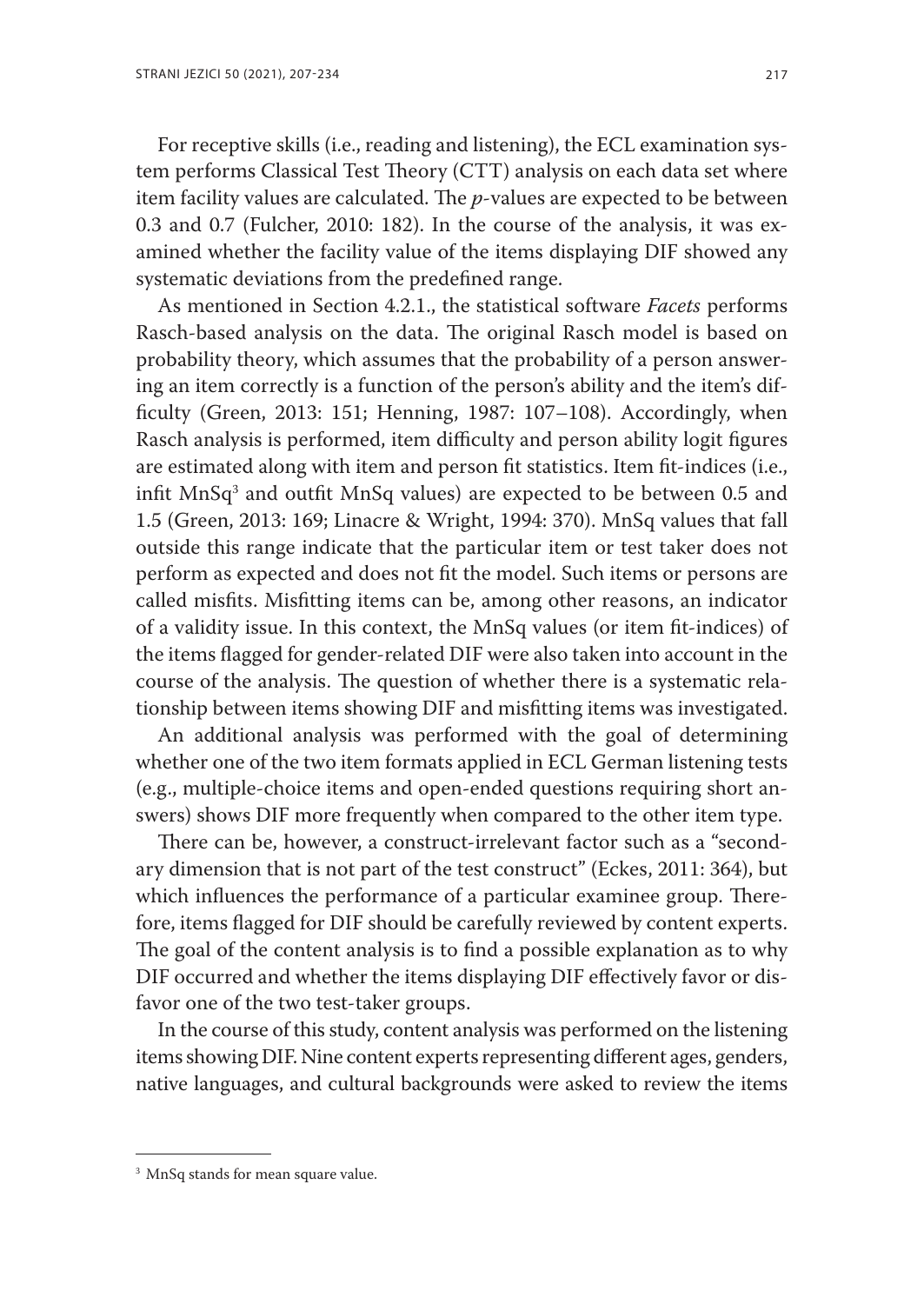and to decide if there was any evidence suggesting that the items favored either the male or female examinees. A questionnaire originally created by Geranpayeh and Kunnan (2007) was adapted for the purposes of the content analysis. The experts were asked to rate each item on a scale of 1 to 5 for each of the two examinee groups. The point values were defined as follows:

- $\cdot$  1 an item that strongly advantages the particular gender group
- $\cdot$  2 an item that slightly advantages the particular gender group
- $\cdot$  3 a neutral items in terms of gender
- $\cdot$  4 an item that slightly disadvantages the particular gender group
- $\cdot$  5 an item that strongly disadvantages the particular gender group

In addition, the experts were asked to write a short comment explaining why an item could favor one of the gender groups. It was assumed that if there was evidence that any of the items exhibiting DIF clearly advantaged or disadvantaged one of the two test-taker groups being examined, then such an item could be biased in terms of gender.

## 4.3.3. Wilcoxon Signed Rank Test

Kunnan suggests that "evidence from mean score differences between relevant subgroups should be examined and if such differences are found, an investigation should be undertaken to determine that such differences are not attributable to a source of construct underrepresentation or construct-irrelevance variance" (2007: 110).

In order to test whether there was a significant difference in the performance of male and female test takers, a Wilcoxon Signed Rank Test was performed on the 10 ECL Listening tests under investigation. The Wilcoxon Signed Rank Test is a nonparametric statistical test that compares two paired sets or groups. The goal of the test is to determine whether the two groups are different from one another to a statistically significant degree.

# **5. Results and Discussion**

The following section describes and interprets the results of the quantitative and qualitative analyses carried out in the course of the study.

## **5.1. Results of the DIF analysis**

As mentioned above, altogether 200 listening items from 10 tests were examined for gender-related DIF. The results of the statistical analysis, performed with the MFRM-based software *Facets,* showed differential item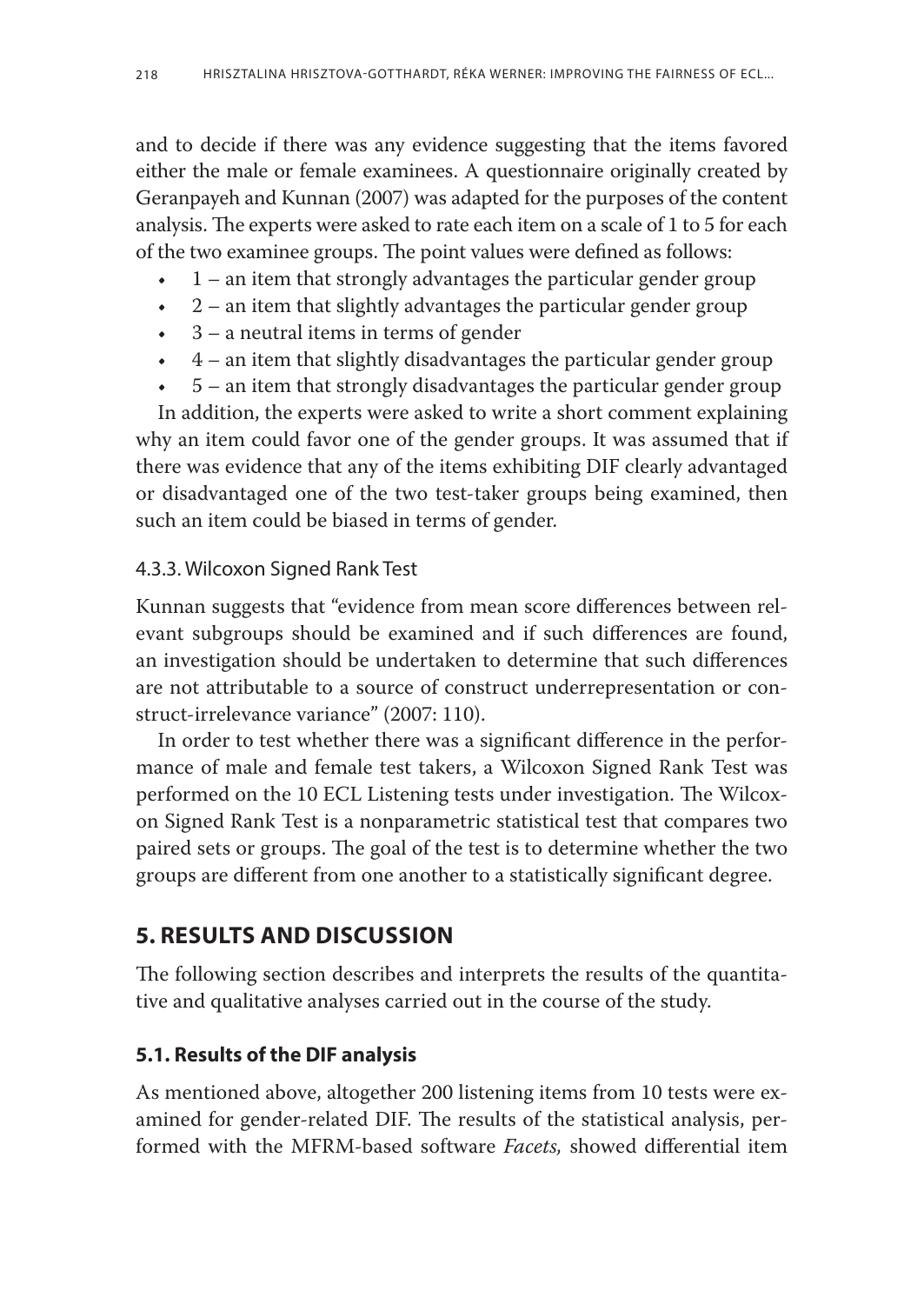## functioning for 13 items (**see Appendix**), which corresponds to 6.5 percent of the total number of items. DIF items were found in 6 of the 10 listening tests examined.

Table 1 illustrates the 13 items exhibiting DIF and the respective values.

| <b>Item</b><br>number | Exam<br>period  | Number of<br>candidates         | Original<br>item<br>number | <b>Target</b><br>measr<br><b>Male</b> | <b>Target</b><br>measr<br><b>Female</b> | <b>Target contrast</b><br>male-female | Prob<br>$(p)^{\circ}$ |
|-----------------------|-----------------|---------------------------------|----------------------------|---------------------------------------|-----------------------------------------|---------------------------------------|-----------------------|
| 1                     | April           | 462                             | 12                         | $-0.91$                               | 0.05                                    | $-0.96$                               | 0.0003                |
| $\overline{2}$        | 2018            | Male: 170<br>Female: 292        | 14                         | $-0.52$                               | $-1.19$                                 | 0.66                                  | 0.0108                |
| 3                     | June            | 394                             | 4                          | 0.43                                  | $-0.11$                                 | 0.54                                  | 0.0275                |
| 4                     | 2018            | Male: 149<br>Female: 245        | 6                          | 0.06                                  | 0.64                                    | $-0.59$                               | 0.0178                |
| 5                     | December        | 280                             | 1                          | $-0.43$                               | 0.38                                    | $-0.81$                               | 0.0073                |
| 6                     | 2018            | Male: 108<br>Female: 172        | 13                         | 0.89                                  | 1.67                                    | $-0.78$                               | 0.0084                |
| $\overline{7}$        |                 | 528                             | 12                         | 1.02                                  | 0.43                                    | 0.59                                  | 0.0061                |
| 8                     | April<br>2019   | Male: 191                       | 13                         | 0.73                                  | 0.31                                    | 0.42                                  | 0.0443                |
| 9                     |                 | Female: 337                     | 16                         | 0.73                                  | 1.28                                    | $-0.55$                               | 0.0129                |
| 10                    | June<br>2019    | 435<br>Male: 167<br>Female: 268 | 14                         | $-0.38$                               | $-1.05$                                 | 0.67                                  | 0.0081                |
| 11                    |                 | 250<br>Male: 92                 | 6                          | $-0.80$                               | $-1.49$                                 | 0.69                                  | 0.0389                |
| 12                    | October<br>2019 |                                 | 11                         | 0.14                                  | 0.80                                    | $-0.66$                               | 0.0377                |
| 13                    | Female: 158     |                                 | 15                         | $-0.35$                               | 0.32                                    | $-0.67$                               | 0.0330                |

Table 1. Items displaying differential item functioning in terms of gender

<sup>a</sup> In the field of applied linguistics and language testing, in general, a probability level of 0.05 is used. (Green, 2013: 90)

For each of the 13 items displaying DIF, the following values were calculated:

*• Target Measr* (male and female) shows the difficulty level of each item in logits. The lower the logit value, the easier the item, and the higher the logit value, the more difficult the item (cf. Green, 2013: 168).

*Target Contrast* indicates the difference between the logits of the two groups under investigation. In this particular case, a negative value indicates that the item proved to be more difficult for women, whereas a positive value indicates that men had more difficulty completing the item. Accordingly, 7 items (1, 4, 5, 6, 9, 12, and 13) were more difficult for the female examinees and 6 items (2, 3, 7, 8, 10, and 11) for the male examinees. Except for December 2018, when both items flagged for DIF favored male candidates,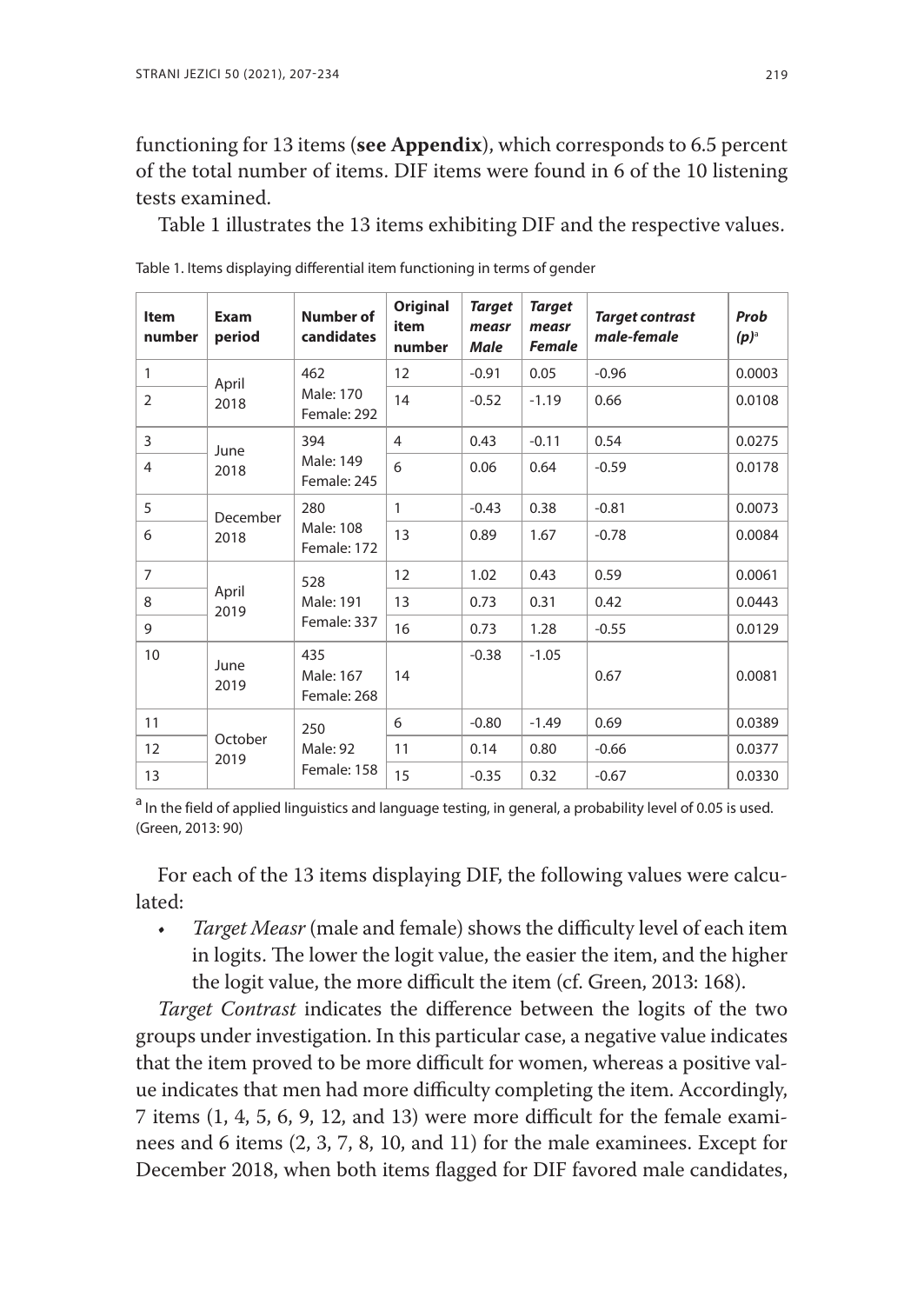in all examination periods under investigation there was an approximately equal number of DIF items favoring male and female test takers, respectively. Therefore, an advantage for a group on some items could be neutralized by a disadvantage for the same group on other items (cf. Elder, 2012: 3).

• A t-test was performed to calculate the probability of the two test-taker groups responding differently to an item. If the *p*-value is less than or equal to 0.05 ( $p \le 0.05$ ), the result is considered to be statistically significant. Based on the *p*-values listed in Table 1, it can be concluded that the male and the female examinees performed significantly differently on the 13 items in question.

This finding answers the first research question of the present study: there are, indeed, several ECL listening test items that exhibit DIF towards test-taker groups in terms of gender. In total, 6.5 percent of all items under investigation were classified as having gender-related DIF.

## **5.2. Results of the additional analyses**

The various item characteristics analyses described below aimed at finding systematic patterns that can be clearly associated with gender-related DIF. The goal of the content analysis, on the other hand, was to investigate if any of the 13 items showing DIF effectively advantage or disadvantage one of the two test-taker groups, thus indicating the presence of bias.

## 5.2.1. Items showing DIF – item facility value

As described in Section 4.3.2, item facility values (*p*) are expected to be between 0.3 and 0.7. Based on the results of the CTT analyses (see Table 2 below), it can be concluded that the 13 items displaying gender-related DIF do not show systematic deviation from the suggested range.

| Item number | p-value | Db   |
|-------------|---------|------|
| 1           | 0.60    | 0.62 |
| 2           | 0.71    | 0.37 |
| 3           | 0.61    | 0.59 |
| 4           | 0.55    | 0.68 |
| 5           | 0.63    | 0.56 |
| 6           | 0.40    | 0.60 |
| 7           | 0.38    | 0.55 |
| 8           | 0.42    | 0.47 |

Table 2. Items displaying DIF and their facility value (p-value) and discrimination index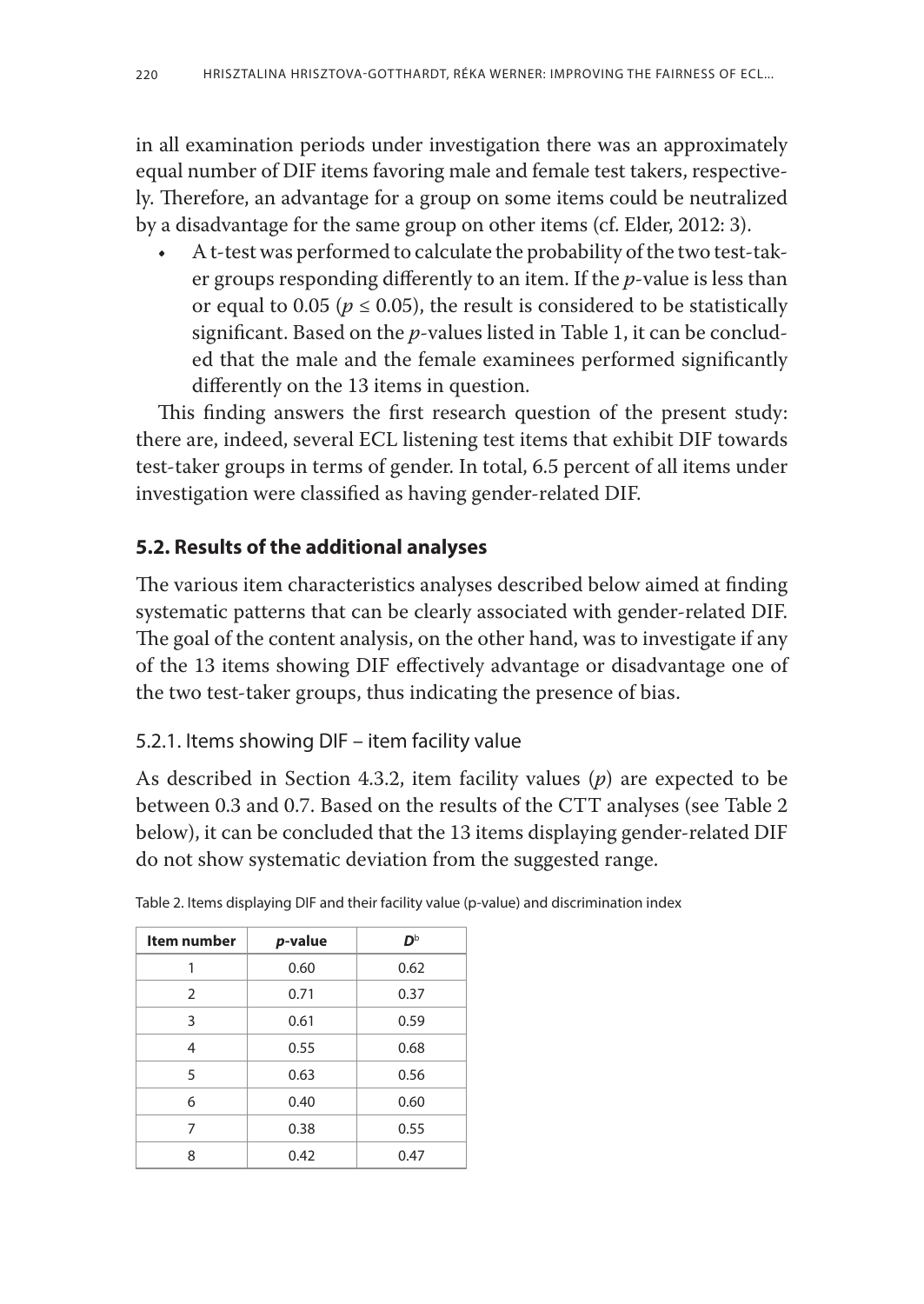| <b>Item number</b> | p-value | Db   |
|--------------------|---------|------|
| 9                  | 0.31    | 0.47 |
| 10                 | 0.76    | 0.54 |
| 11                 | 0.70    | 0.34 |
| 12                 | 0.42    | 0.73 |
| 13                 | 0.51    |      |

<sup>b</sup> *D* stands for discrimination index. The discrimination index is a measure of how well an item is able to distinguish between high-performing and low-performing examinees. In all 13 cases the discrimination index is within the recommended range of *D* ≥ 0.30 (Crocker & Algina, 2016: 315).

Except for item 2 ( $p = 0.71$ ) and item 10 ( $p = 0.76$ ), all  $p$ -values are within the suggested range. Thus, there is no explicit relationship between item difficulty and DIF.

#### 5.2.2. Items showing DIF – item fit-index

Considering the results of the Rasch-based analysis, it can be concluded that there is no obvious correlation between the misfit items and the items exhibiting DIF. There are only two items for which the outfit index falls outside the range: item 2 (*Outfit MnSq* = 1.68) and item 11 (*Outfit MnSq* = 1.65) (see Table 3). In the course of the post hoc analysis carried out during the respective examination periods, both items were neutralized and post hoc score correction was applied before the test results were released.

| Item number | <b>Outfit MnSq</b> | <b>Infit MnSq</b> |
|-------------|--------------------|-------------------|
| 1           | 0.83               | 0.91              |
| 2           | 1.68               | 1.10              |
| 3           | 1.01               | 1.03              |
| 4           | 0.88               | 0.92              |
| 5           | 1.17               | 1.01              |
| 6           | 1.02               | 1.07              |
| 7           | 1.03               | 1.05              |
| 8           | 1.14               | 1.11              |
| 9           | 0.96               | 0.99              |
| 10          | 0.73               | 0.86              |
| 11          | 1.65               | 1.30              |
| 12          | 0.80               |                   |
| 13          | 0.86               | 0.93              |

Table 3. Item displaying DIF and their item fit-index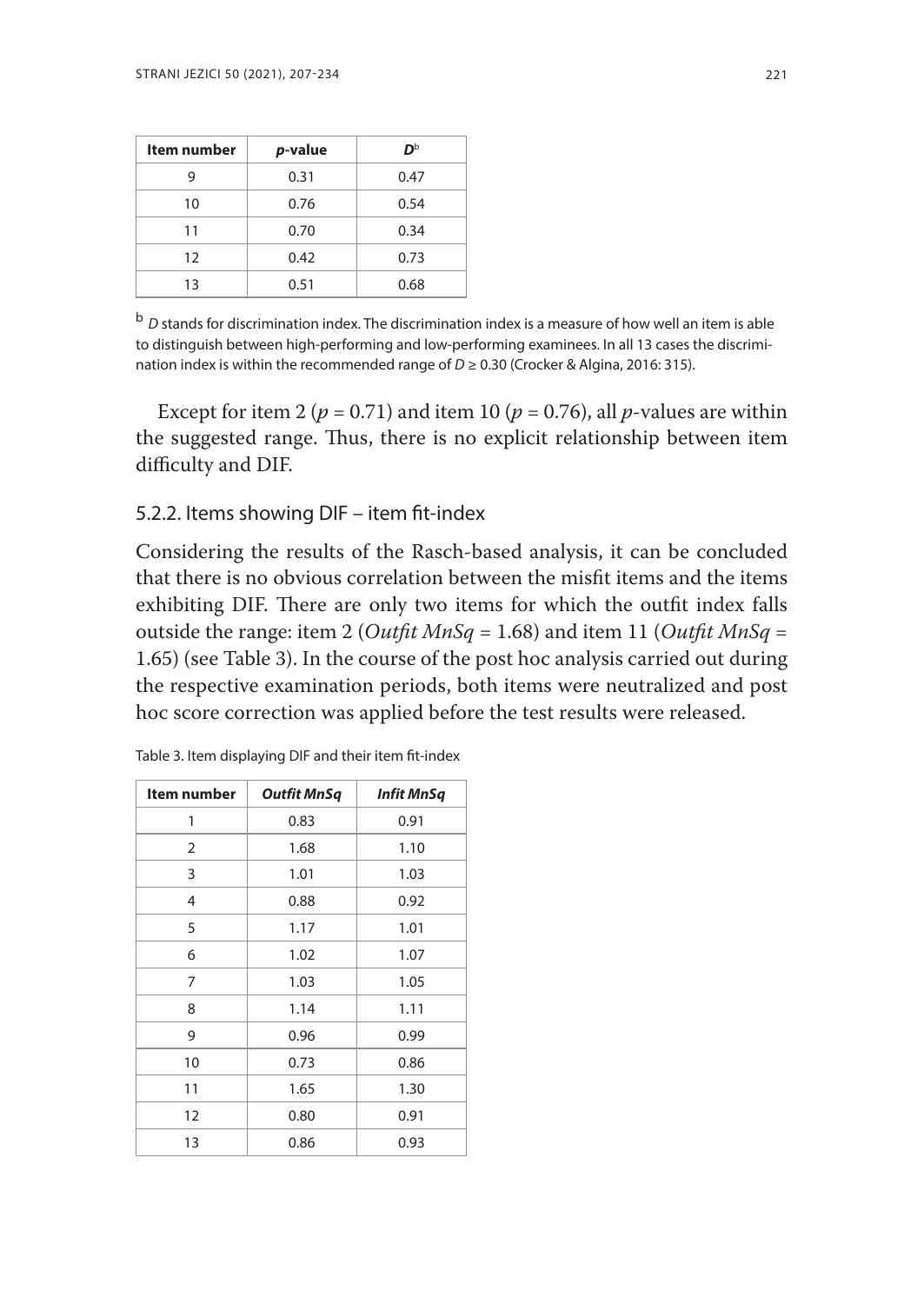## 5.2.3. Item showing DIF – item type

As described in Section 4.3.2, two item types can be found in the ECL German listening tests, namely multiple-choice items and open-ended questions requiring short answers. Four of the 13 items flagged for DIF (3, 4, 5, and 11) belong to the multiple-choice task type. The remaining 9 items are open-ended questions requiring short answers. Based on these results, it can be assumed that the items with open-ended questions are more likely to display gender-related DIF. This finding could serve as an important clue for item writers, who should pay greater attention to potential advantages or disadvantages for one of the gender groups when creating items of this type.

There is, however, no empirical evidence that either item type systematically advantages or disadvantages one of the two test-taker groups under investigation. In the case of multiple-choice items, two items (4 and 5) were more difficult for female candidates, and two items (3 and 11) were more challenging for male candidates. As for the other item type, a similar pattern emerges: five items (1, 6, 9, 12, and 13) were more difficult for female candidates, and four items (2, 7, 8, and 10) were more challenging for male candidates.

## 5.2.4. Content analysis

As already described in Section 4.3.2., nine content experts were asked to examine the 13 items displaying DIF and to rate them on a 1–5 scale based on their potential to result in gender bias. Table 4 illustrates the average ratings of the content experts for the 13 items (rounded up to one decimal point).

| Item | <b>Item content</b>                                      | <b>Average rating for</b><br>male examinees | <b>Average ratings for</b><br>female examinees |
|------|----------------------------------------------------------|---------------------------------------------|------------------------------------------------|
|      | Different cigarette parts and their function             | 3                                           | 3                                              |
|      | Cigarette manufacturing process                          | 3                                           | 3.2                                            |
| 3    | Ordering organic food on the internet                    | 3.4                                         | 2.6                                            |
| 4    | Content of the organic food box                          | 3.2                                         | 2.8                                            |
| 5    | Possible reasons for moving to Berlin                    | 3                                           | 3                                              |
| 6    | Places for getting Christmas trees                       | 2.8                                         | 3.2                                            |
|      | Organizing an exhibition on the topic of fast<br>fashion | 3.4                                         | 2.6                                            |

Table 4: Average content expert ratings by gender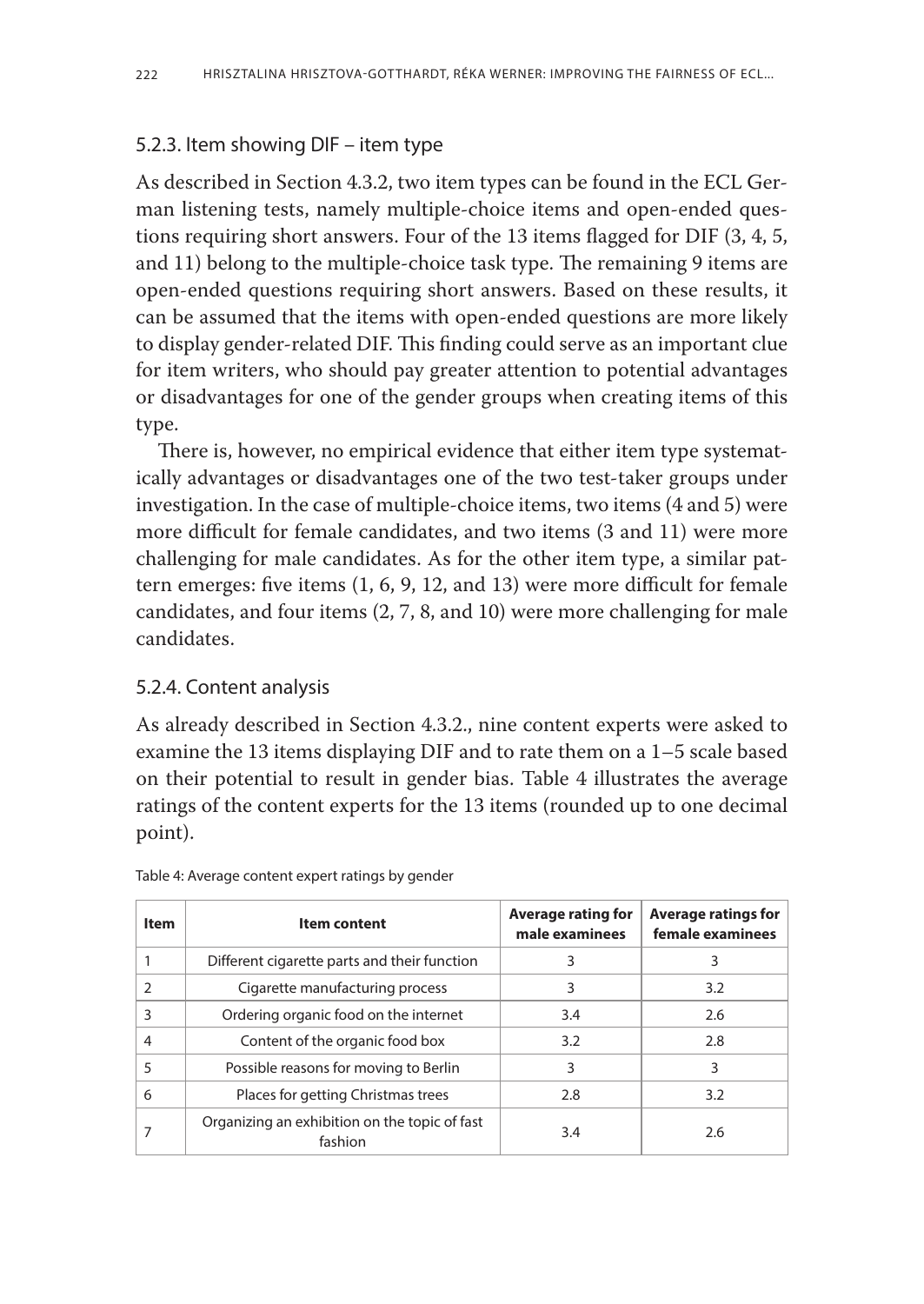| <b>Item</b> | <b>Item content</b>                                                        | <b>Average rating for</b><br>male examinees | <b>Average ratings for</b><br>female examinees |
|-------------|----------------------------------------------------------------------------|---------------------------------------------|------------------------------------------------|
| 8           | Growing areas of cotton                                                    | 3                                           | 3                                              |
| 9           | The original color of cotton products                                      | 2.9                                         | 3                                              |
| 10          | Another name for environmentally conscious<br>students                     | 3.1                                         | 2.9                                            |
| 11          | Cultural events and modern communication<br>media                          | 3                                           | 2.8                                            |
| 12          | The hunting partner of the US president                                    | 2.8                                         | 3.2                                            |
| 13          | The first creation of Margarethe Steiff, the<br>"mother" of the Teddy bear | 3.3                                         | 2.6                                            |

In the case of items 1, 2, 5, 8, 9, 10, and 11, the average ratings suggest that the items were judged to be either gender neutral (3.0) or to slightly advantage  $(2.8 - 2.9)$  or disadvantage  $(3.1 - 3.2)$  one gender group, while there is neither an advantage nor a disadvantage for the other gender group (3.0). Due to space constraints, these items are not discussed in detail here. Only the items for which the average score showed greater deviations for both test taker groups are examined more closely below.

The *Target contrast* values of item 3 (0.54) and item 7 (0.59), estimated by *Facets*, indicate that these items proved to be more difficult for male examinees.

For item 3, the average ratings of the content analysis assume a slight advantage (2.6) for female test takers and a slight disadvantage (3.4) for male test takers. The content experts justified their opinion using the following argument: the topic of the item is shopping for groceries and organic food, in particular. As women buy groceries more often and they are more interested in organic food than men, female candidates could have a slight advantage when answering this question. The experts' opinion thus verifies the results of the DIF analysis. It can be therefore concluded that the subject matter of the item could be the reason for the relatively higher performance of female examinees on this item. The item may be therefore biased in terms of gender.

For item 7, the average ratings of the content analysis assume a slight advantage (2.6) for female test takers and a slight disadvantage (3.4) for male test takers. As the topic of the task is 'fast fashion' and women seem generally to be more interested in fashion than men, several experts assumed that female test takers were listening more carefully to the recording than male test takers. The item itself, however, was judged as rather neutral and unbiased in terms of gender.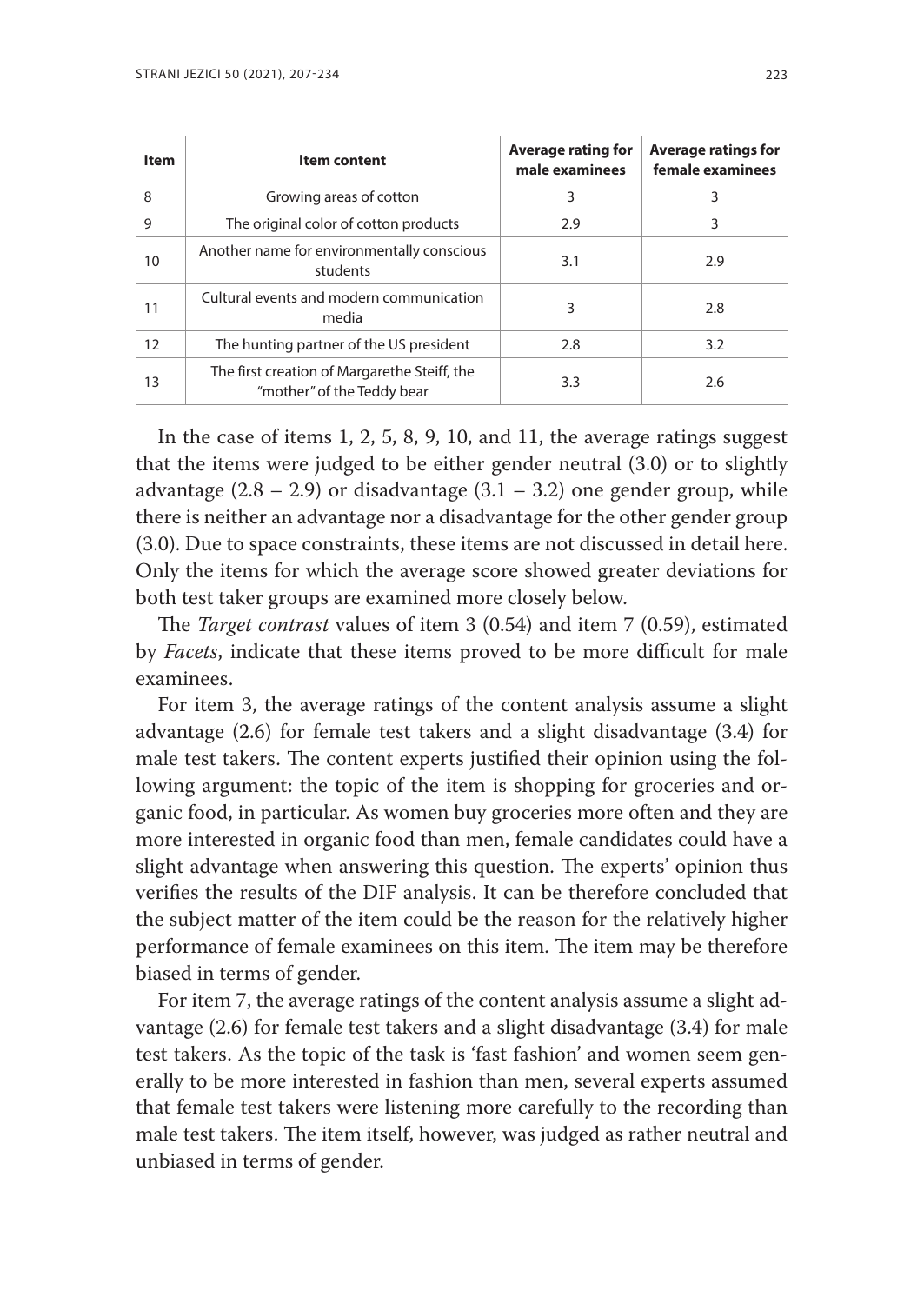The *Target contrast* values of item 4 (-0.54), 6 (-0.78), 12 (-0.66), and 13 (-0.67), as estimated by *Facets*, indicate that these items proved to be more difficult for female examinees.

For item 4, the average ratings of the content experts suggest exactly the opposite: the experts assume a slight advantage (2.8) for female test takers and a slight disadvantage (3.2) for male test takers. There were, however, only two experts who expressed a vague assumption that the text topic (i.e., ordering organic food on the internet) could give a small advantage to female test takers. There was no clear evidence for the presence of gender bias in item 4.

For item 6, the average ratings of the content analysis assume a slight advantage (2.8) for male test takers and a slight disadvantage (3.2) for female test takers. According to three content experts, usually men are responsible for getting a Christmas tree, which makes them more experienced on the topic. This could be the reason for the better performance of male examinees on this item and could indicate the presence of a gender bias.

For item 12, the average ratings of the content analysis assume a slight advantage (2.8) for male test takers and a slight disadvantage (3.2) for female test takers. Three content experts believed that the "hunting" topic of the task and the "business partners" answer to item 12 are themes generally more relevant in men's everyday lives. This could be the reason for the better performance of male examinees on this item and could indicate a gender bias.

For item 13, the average ratings of the content experts suggest exactly the opposite: the experts assumed a slight advantage (2.6) for female test takers and a slight disadvantage (3.3) for male test takers. The experts claimed that the vocabulary used in the paragraph to which the item refers ("sew", "felt", "pincushion", etc.) could, to a lesser degree, favor female examinees. The experts pointed out, however, that the correct answer to item 13 ("clothes") should not cause difficulties for male test takers. Accordingly, there is no reason to believe that the item was biased toward any gender group.

#### **5.3. Wilcoxon Signed Rank Test**

The Wilcoxon Signed Rank Test was applied in order to compare the overall performance of the two test-taker groups on the six listening tests containing DIF items and to determine whether there was a significant difference between the performances of male and female examinees. Although the analysis is based on the item-level results of the two groups, the estimat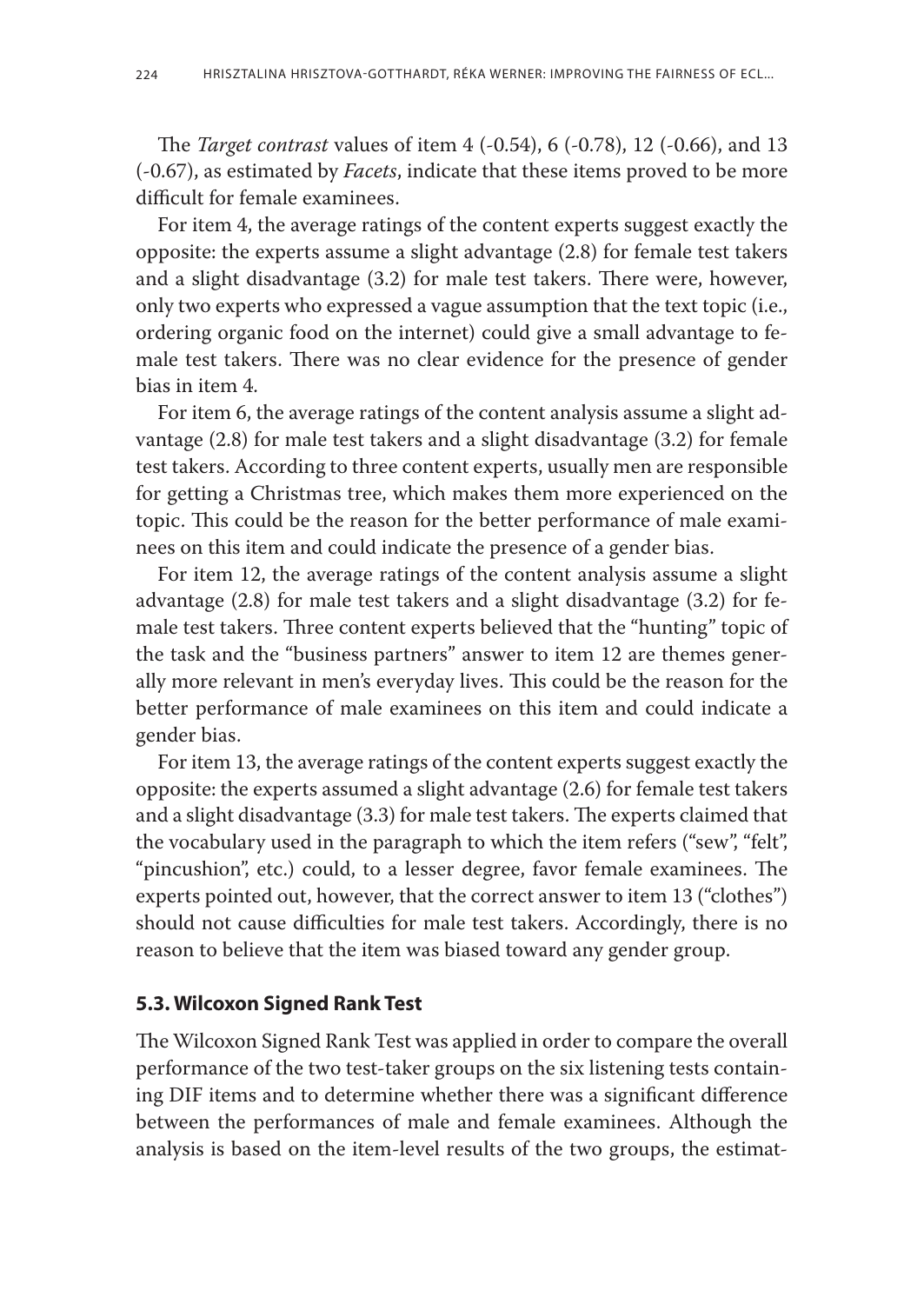ed *p*-value refers to the performance on the whole test. As the *p*-value is higher than 0.05 for all listening tests (see Table 5), it can be concluded that there is no significant difference in the overall results of the two groups. In other words, there is no evidence for an advantage or disadvantage on the ECL language tests towards either of the test-taker groups.

| <b>Exam period</b> | Number of<br>examinees | Number of male<br>examinees | <b>Number of female</b><br>examinees | p-value |
|--------------------|------------------------|-----------------------------|--------------------------------------|---------|
| April 2018         | 462                    | 170                         | 292                                  | 0.082   |
| June 2018          | 394                    | 149                         | 245                                  | 0.837   |
| December 2018      | 280                    | 108                         | 172                                  | 0.911   |
| April 2019         | 528                    | 191                         | 337                                  | 0.784   |
| June 2019          | 435                    | 167                         | 268                                  | 0.797   |
| October 2019       | 250                    | 92                          | 158                                  | 0.857   |

Table 5. Wilcoxon test: Asymptotic Significance (p-value)

## **6. Conclusion and outlook**

In this study, 10 ECL German listening tests at CEFR level B2 were examined for potential gender-biased items. Two complementary approaches were used: First, the 200 listening items were examined for DIF, and second, the items exhibiting DIF were subjected to content and non-content analysis.

The DIF analysis showed differential item functioning for 13 items on 6 tests, which corresponds to only 6.5 percent of the total number of items. This finding verifies the hypothesis of the study – namely, that, due to the variety of a priori and post hoc procedures applied by the examination system with the aim of reducing item bias, ECL tests would show only a limited number of potentially gender-biased items.

In the course of the item characteristics analyses, no clear pattern emerged in terms of why particular items were identified as having DIF. The only evidence of a potential interaction effect was observed in the *item exhibiting DIF – item type* relationship: the majority of the items showing DIF belong to the task type of open-ended questions requiring short answers. Nevertheless, the empirical evidence was not sufficient to conclude that this particular item type systematically advantages or disadvantages a particular gender group.

The main results of the item content analysis showed that, although statistical procedures detected differential item functioning in a few items,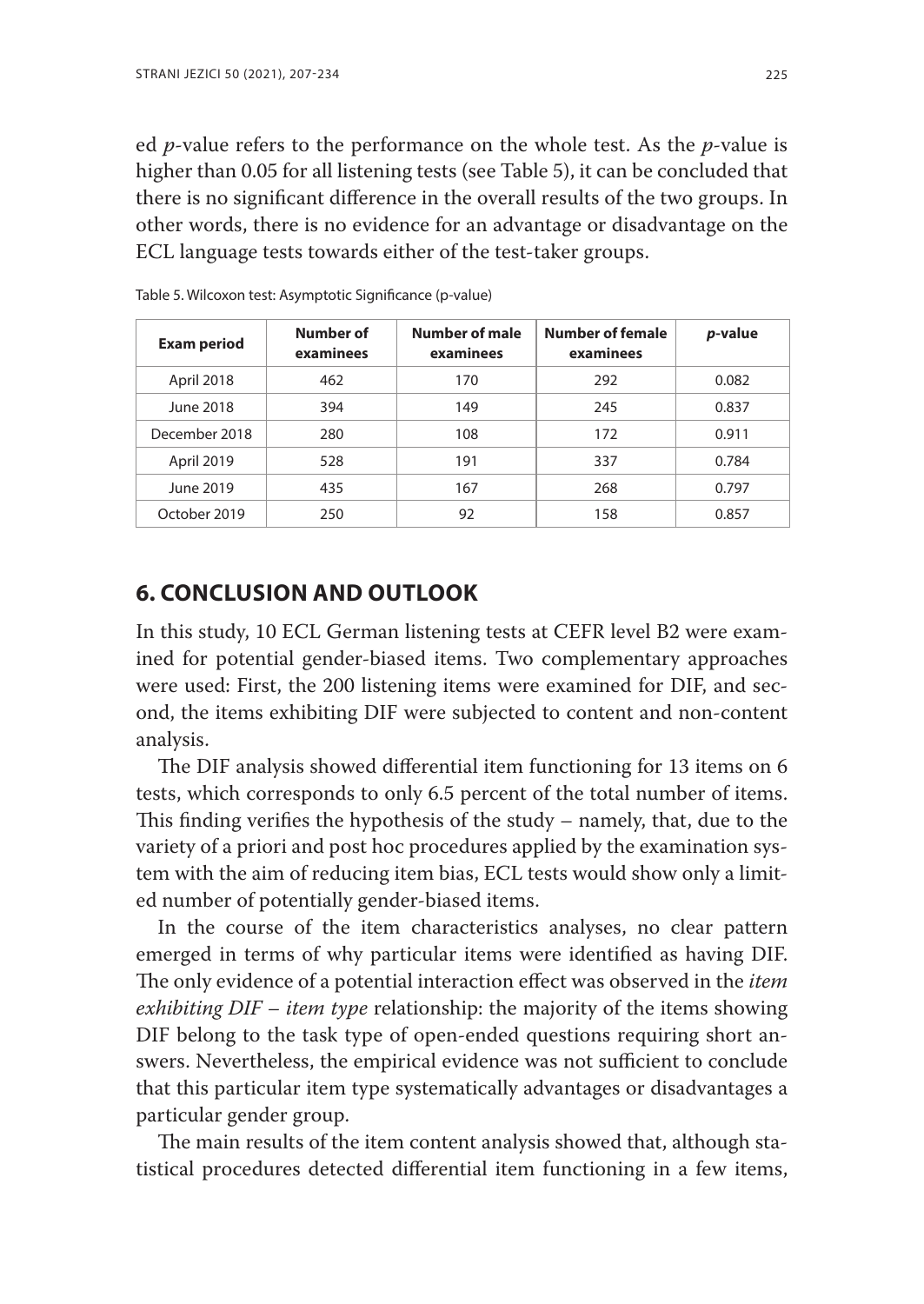expert judges were not able to clearly identify sources of gender bias in the majority of the items. Only three items were judged as potentially gender-biased items by the content experts due to their subject matter or vocabulary. But in these few cases, the differences in the ratings were negligible.

In summary, it can be stated that the findings of the study did not show systematic patterns that can be clearly associated with gender-related DIF or that definitively compromise the fairness of the ECL German listening tests under investigation. Though it has been observed that certain test topics and item types could potentially advantage or disadvantage a particular test-taker group and result in gender-biased items, more systematic analysis needs to be conducted before a definite recommendation is offered.

Future studies in the field of language testing can build on the manifold analytical approach developed for the purposes of this survey, applying a more systematic approach to exploring potential distinctive patterns that can be associated with gender-, age- or L1-related DIF, and examining the presence of DIF across multiple data collection points.

As mentioned in Section 4, the current ECL test population is extremely homogeneous in terms of first language and age. For this reason, currently only the variable of gender can be considered for the purposes of DIF-analysis. In 2020, however, the ECL language tests in German successfully completed an audit and were awarded a Q-Mark by the Association of Language Testers in Europe. As the test population gradually becomes more heterogeneous, more complex analyses can be performed in the near future.

Moreover, in addition to the quantitative and qualitative methods presented in this study, another powerful statistical tool, known as profile analysis, can be used for detecting systematic deviations from the predictions of a measurement model for binary items (Verhelst, 2012). With the help of the program *Profile-G*, launched by Verhelst (2018), systematic deviations at the group level can be identified.

The conclusions drawn in the course of such studies may help test developers rule out bias with certainty and ensure test fairness.

#### Acknowledgements

The authors would like to thank the content experts for reviewing the 13 items flagged for DIF and providing insightful comments. The authors would like to express their gratitude to Gábor Szabó for his helpful advice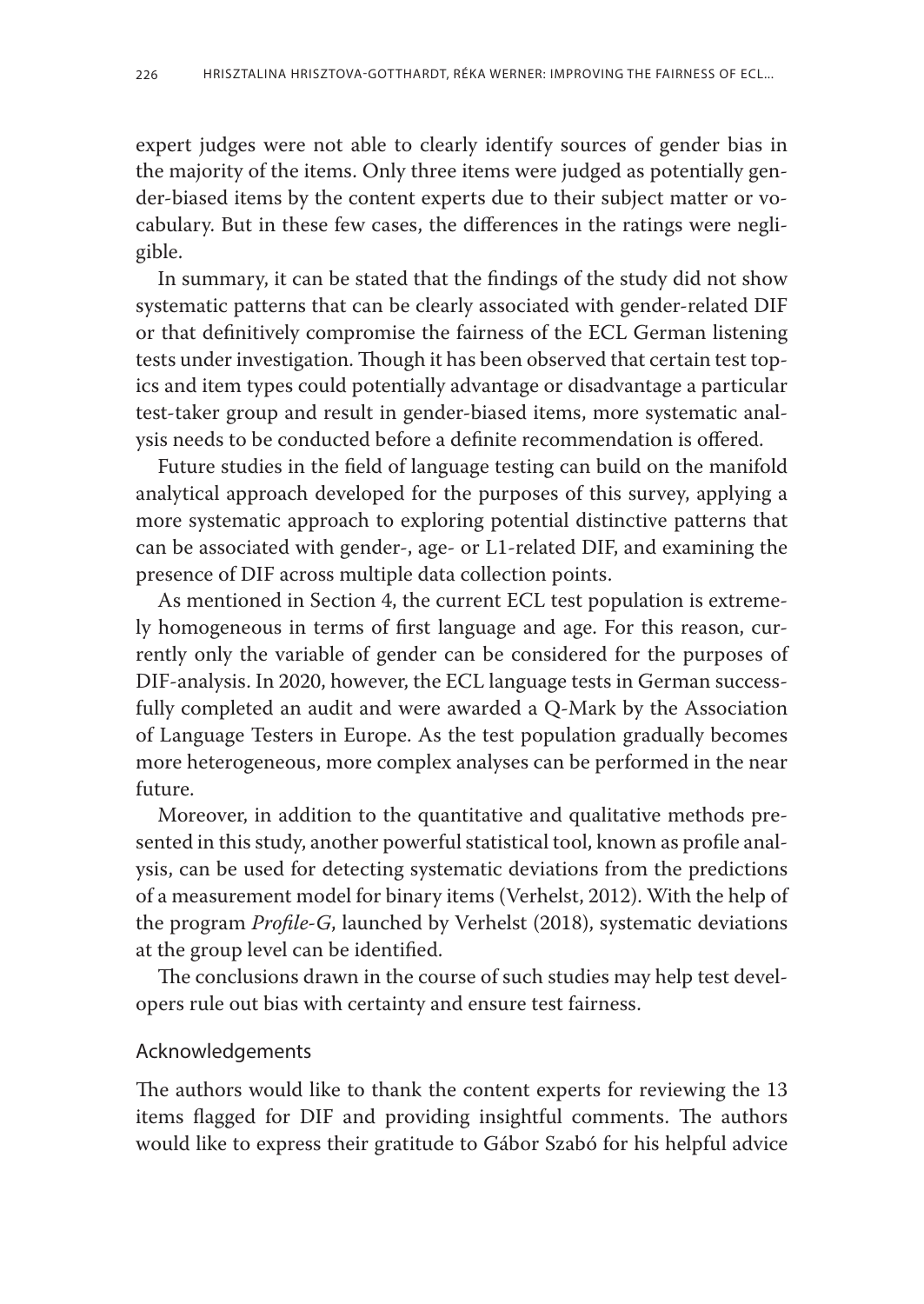regarding the statistical methods applied in this study. A special thanks goes to Peter Sabath for proofreading the first version of the manuscript.

#### **References**

- American Educational Research Association (AERA), American Psychological Association (APA) & National Council on Measurement in Education (NCME) (2014) *Standards for Educational and Psychological Testing*. Washington DC: American Educational Research Association.
- Association of Language Testers in Europe (ALTE) (1998) *Multilingual Glossary of Language Testing Terms*. Cambridge: Cambridge University Press.
- Association of Language Testers in Europe (ALTE) (2011) *Manual for Language Test. Development and Examining. For Use with the CEFR*. Strasbourg: Council of Europe.
- Association of Language Testers in Europe (ALTE) (2020) *ALTE Principles of Good Practice*. Cambridge: ALTE.
- Bachman, L. F. (1990) *Fundamental Considerations in Language Testing*. Oxford: Oxford University Press.
- Camilli, G. & Shepard, L. (1994) *Methods for identifying biased test items*. Thousand Oaks, CA: SAGE Publications.
- Council of Europe (2001) *Common European Framework of Reference for Languages: Learning, Teaching, Assessment (CEFR)*. Cambridge: Cambridge University Press.
- Council of Europe (2018) *Common European Framework of Reference for Languages: Learning, Teaching, Assessment (CEFR) Companion Volume with New Descriptors*. Strasbourg: Strasbourg Cedex.
- Crocker, L. & Algina, J. (2006) *Introduction to Classical and Modern Test Theory*. Mason, OH: Cengage Learning.
- Eckes, T. (2009) Many-facet Rasch Measurement. In Takala, S. (Ed.) *Reference Supplement to the Manual for Relating Language Examinations to the Common European Framework of Reference for Languages: Learning, Teaching, Assessment* (Section H). Strasbourg: Council of Europe/Language Policy Division, 52 p.
- Eckes, T. (2011) A Study of Differencial Item Functioning in the TestDaF Reading and Listening Section. In Galaczi, E. D. & Weir C. J. (Eds.) *Exploring Language Frameworks: Proceedings of the ALTE Kraków Conference, July 2011* (*Studies in Language Testing*). Cambridge: Cambridge University Press, 362-388.
- ECL Exam Regulations. https://eclexam.eu/wp-content/uploads/Exam\_Regulations\_2020. pdf (accessed 28 January 2021)
- ECL Language Examination System: https://eclexam.eu (accessed 28 January 2021)
- Educational Testing Service (ETS) (2016) *ETS International Principles for the Fairness of Assessments. A Manual for Developing Locally Appropriate Fairness Guidelines for Various Countries*. https://www.ets.org/s/about/pdf/fairness\_review\_international.pdf (accessed 28 January 2021)
- Elder, C. (2012) Bias in Language Assessment. In Chapelle, C. A. (Ed.) *The Encyclopedia of Applied Linguistics* (Online Edition). pp. 7. https://onlinelibrary.wiley.com/doi/ abs/10.1002/9781405198431.wbeal1198 (accessed 25 September 2020)
- Facets = https://www.winsteps.com/facets.htm (accessed 28 January 2021)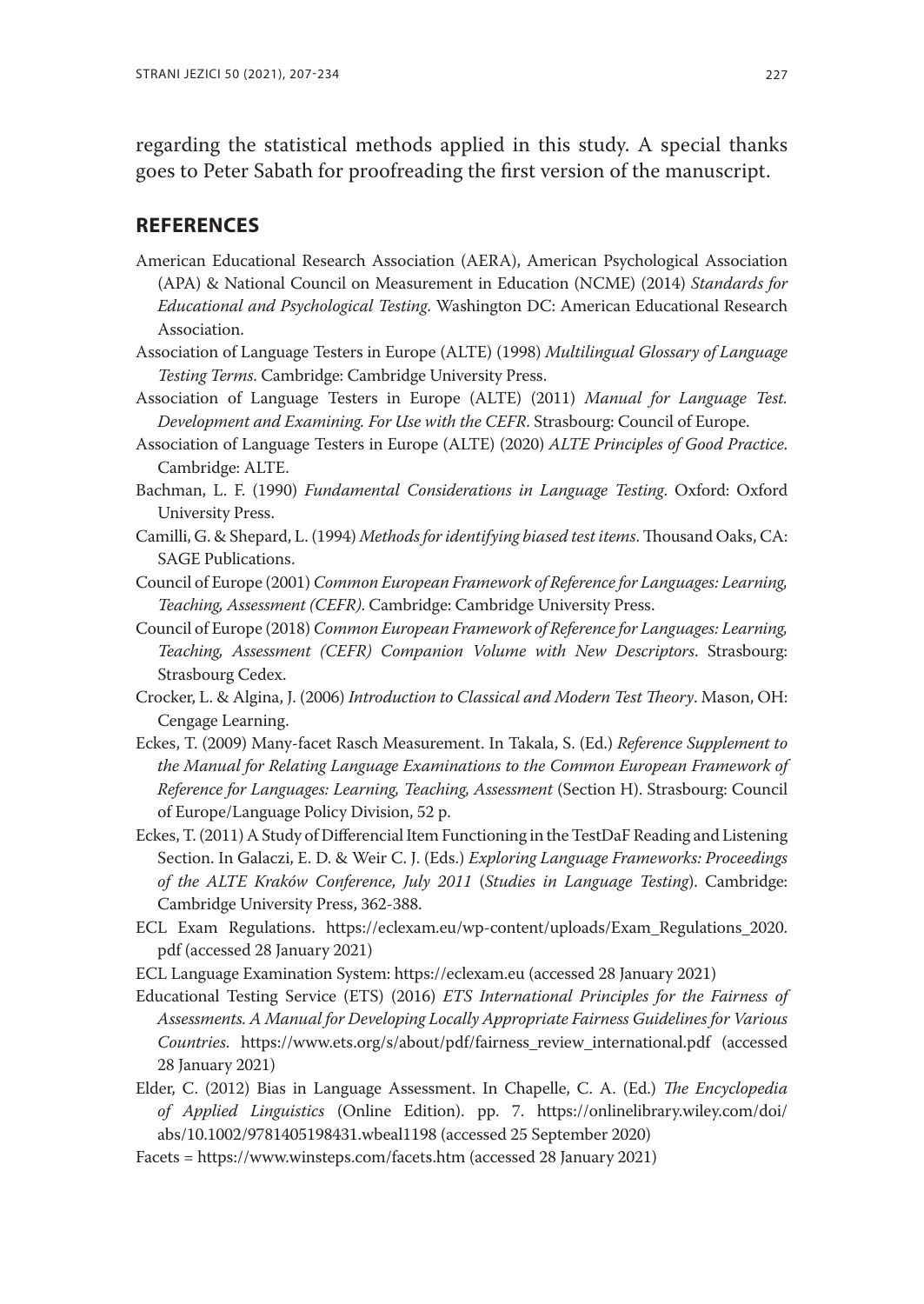- Ferne, T. & Rupp, A. A. (2007) A Synthesis of 15 Years of Research on DIF in Language Testing: Methodological Advances, Challenges, and Recommendations. *Language Assessment Quarterly* 4 (2), 113-148. doi: 10.1080/15434300701375923
- Fulcher, G. (2010) *Practical Language Testing*. London: Hodder Education. doi: 10.4324/980203767399
- Geranpayeh, A. & Kunnan, A. J. (2007) Differential Item Functioning in Terms of Age in the Certificate in Advanced English Examination. *Language Assessment Quarterly* 4 (2), 190- 222. doi: 10.1080/15434300701375758
- Green, R. (2013) *Statistical Analyses for Language Testers*. London: Palgrave Macmillan. doi: 10.1057/9781137018298
- Henning, G. (1987) *A Guide to Language Testing: Development, Evaluation and Research*. Cambridge, MA: Newbury House.
- Joint Committee on Testing Practices (2005) Code of Fair Testing Practices in Education (revised). *Educational Measurement: Issues and Practice* 24, 23-29. doi: 10.1111/j.1745- 3992.2005.00004.x
- Kane, M. (2010) Validity and Fairness. *Language Testing* 27 177-182. doi: 10.1177/02655 32209349467
- Kremmel, B. (2019) *Avoiding Bias in Language Test Development*. (Paper presented at the "ATLE 54th Meeting and Conference", Ljubljana, 6-8 November 2019).
- Kunnan, A. J. (2000) Fairness and Justice for All. In Kunnan, A. J. (Ed.). *Fairness and Validation in Language Assessment*. Cambridge: Cambridge University Press, 1-13.
- Kunnan, A. J. (2004) Test Fairness. In Milanovic, M. & Weir, C. J. (Eds.) *European Language Testing in a Global Context*. Cambridge: Cambridge University Press, 27-48.
- Kunnan, A. J. (2007) Test Fairness, Test Bias, and DIF. *Language Assessment Quarterly* 4 (2), 109-112. doi: 10.1080/15434300701375865
- Kunnan, A. J. (2014) Fairness and Justice in Language Assessment. In Kunnan, A. J. (Ed.) *The Companion to Language Assessment*. Hoboken, New Jersey: John Wiley & Sons, 1-17. doi: 10.1002/9781118411360.wbcla144

Linacre, J. M. (1994) *Many-Facet Rasch Measurement*. Chicago: Mesa Press.

- Linacre, J. M. & Wright, B. D. (1994) Reasonable Mean-square Fit Values. *Rasch Measurement Transactions* 8 (3), 370. https://rasch.org/rmt/rmt83b.htm (accessed 28 January 2021)
- Messick, S. (1989) Validity. In Linn, R. L. (Ed.) *Educational Measurement*. Washington, DC: American Council on Education and National Council on Measurement in Education, 13–103.
- Pae, Tae-Il (2012) Causes of Gender DIF on an EFL Language Test: A Multiple Data Analysis Over Nine Years. *Language Testing* 29 (4), 533–554. doi: 10.1177/0265532211434027
- Rasch, G. (1980) *Probabilistic Models for Some Intelligence and Attainment Tests*. Chicago: University of Chicago Press. (Original work published 1960). doi: 10.1016/s0019- 9958(61)80061-2
- Regulations for Protecting Data from ECL Language Examinations. https://eclexam.eu/ wpcontent/uploads/Regulations\_for\_Protecting\_Data\_University\_of\_Pecs.pdf (accessed 28 January 2021)
- Shepard, L. A. (1982) Definition of Bias. In Berk, R. A. (Ed.): *Handbook of Methods for Detecting Bias*. Baltimore: John Hopkins University, 9-30.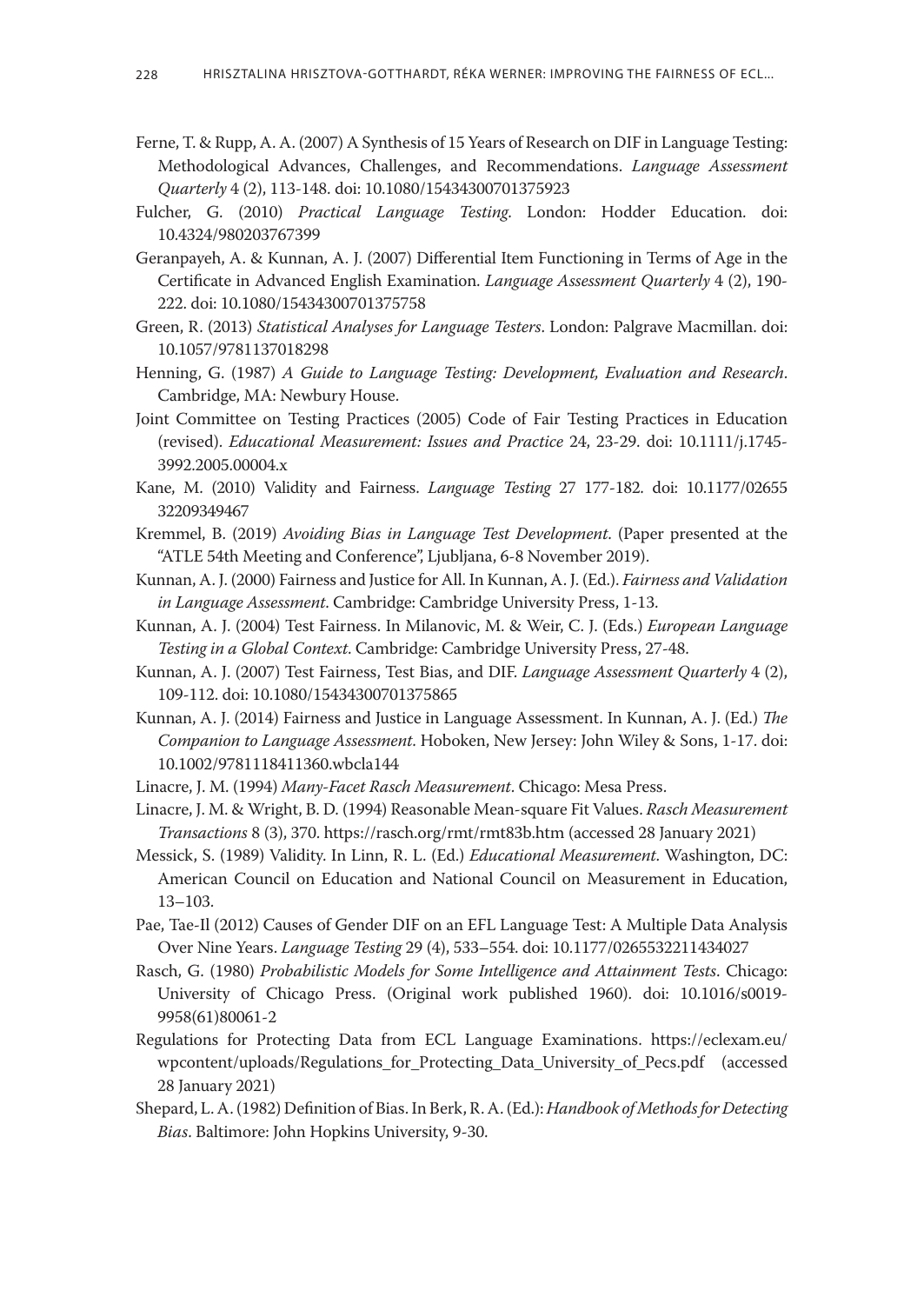- Steinberg, L. & Thissen, D. (2013) Item Response Theory. In Comer, J. S. & Kendall, P. C. (Eds.) *The Oxford Handbook of Research Strategies for Clinical Psychology*. Oxford: Oxford University Press, 336-373. doi: 10.1093/oxfordhb/9780199793549.013.0018
- Stoynoff, S. (2012) Fairness in Language Assessment. In Chapelle, C. A. (Ed.) *The Encyclopedia of Applied Linguistics* (Online Edition). https://onlinelibrary.wiley.com/doi/ abs/10.1002/9781405198431.wbeal0409. (accessed 25 September 2020)
- Verhelst, N. D. (2004) *Reference Supplement to the Preliminary Pilot version of the Manual for Relating Language Examinations to the Common European Framework of Reference for Languages: Learning, Teaching, Assessment. Section C: Classical Test Theory*. Strasbourg: Language Policy Division.
- Verhelst, N. D. (2012) Profile Analysis: A Closer Look at the PISA 2000 Reading Data*. Scandinavian Journal of Educational Research* 56 (3), 315–32. https://doi.org/10.1080/003 13831.2011.583937. (accessed 24 September 2021)
- Verhelst, N. D. (2018) *Profile-G*. http://www.ealta.eu.org/documents/resources/ProfileG-1-2- 3PL.zip. (accessed 24 September 2021)
- Wéber, K. (2018) Topic Variety and Topic Constraints in ECL Language Examinations. In Zelenická, E. (Ed.) *Moderné jazyky v súčasnej Európe*. Nitra. Filozofická fakulta, Univerzita Konštantína Filozofa, 143–150.
- Wesolowski, B. & Wind, S. (2019) Validity, Reliability, and Fairness in Music Testing. In Brophy, T. S. (Ed.) *The Oxford Handbook of Assessment Policy and Practice in Music Education.* Vol 1. Oxford: Oxford University Press, 436-460. doi: oxfordhb/9780190248093.013.20

#### **Appendix**

Items exhibiting DIF

#### **Item 1**

Examination period: April 2018 Original item number: 12

Welcher Teil der Zigarette besteht aus einem Zelluloseextrakt? der Filter

[...] In der Regel werden Zigaretten mit Filter hergestellt. Dieser besteht aus einem Zelluloseextrakt. Er hält bestimmte Partikel zurück und dient auch der Verfeinerung des Geschmacks. […]

#### **Item 2**

Examination period: April 2018 Original item number: 14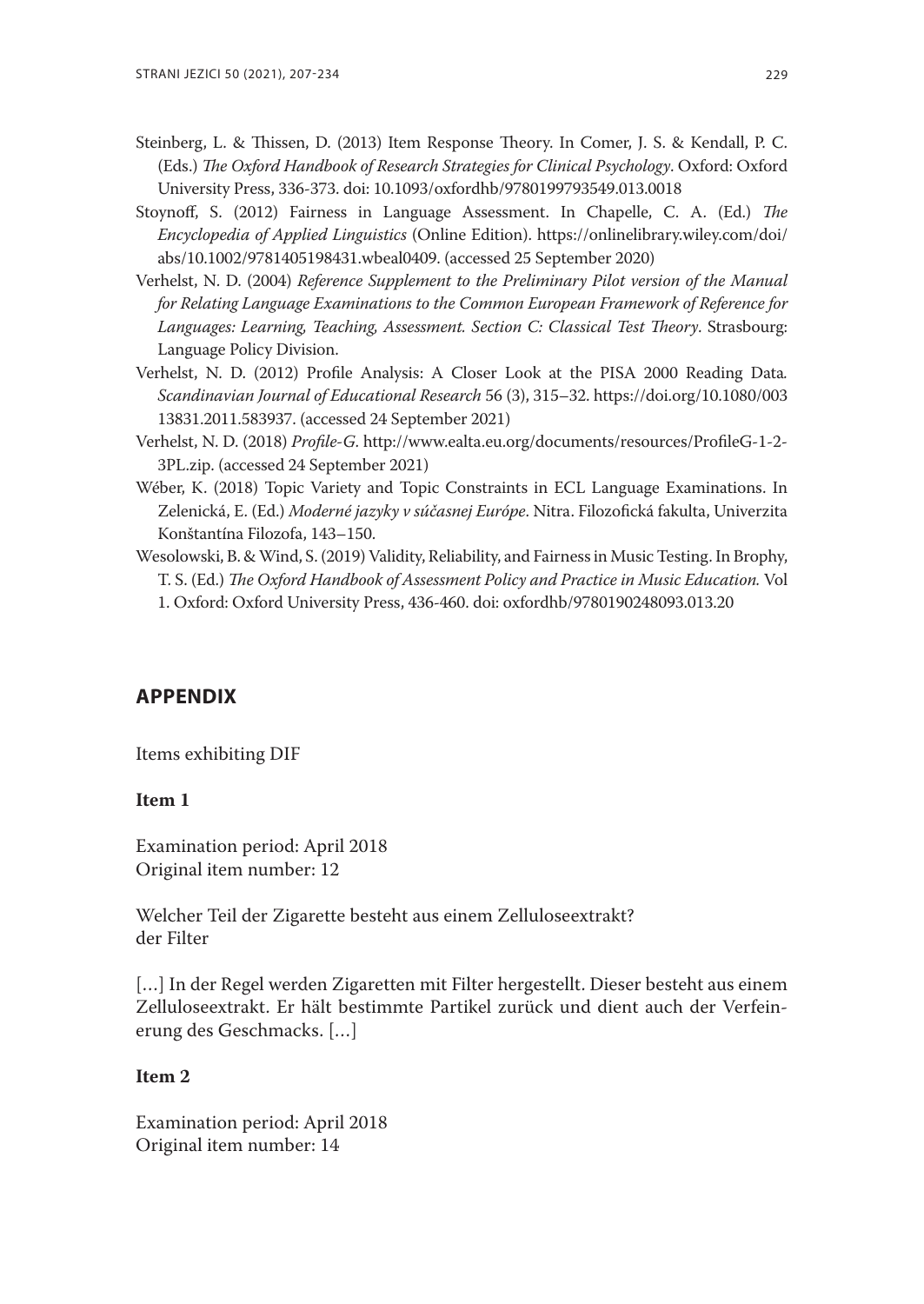Wozu benutzen Tabakkonzerne Zusatzstoffe?

Verbesserung des Geschmacks / (bessere) Konservierung / (bessere) Verbrennung

Dem natürlichen Tabak wird neben der Herstellung eine Vielzahl von Stoffen zugesetzt. […] Die Tabakkonzerne heben die Zusatzstoffe als Verbesserung des Geschmacks der Zigarette, einer besseren Konservierung und Verbrennung hervor.

#### **Item 3**

Examination period: June 2018 Original item number: 4

Die Kunden ...

- A/ können bald auch im Internet bestellen.
- B/ dürfen die Lieferzeit nicht selbst bestimmen.
- C/ erhalten ihre Bestellung direkt in der Wohnung.

[…]

 $A:$ 

Wie sieht das denn praktisch aus, wenn ich so eine Biokiste kaufen will? B:

Das ist so einfach, wie wir es von anderen Produkten kennen. Die Kunden klicken sich durch die Anbieter, wählen die Lieferzeit und bekommen die Biokiste an die Haustür geliefert.

 $[...]$ 

Item 4

Examination period: June 2018 Original item number: 6

Der Inhalt einer Biokiste ...

- A/ steht bereits bei der Bestellung im Internet fest.
- B/ kann den Kunden **überraschen**.
- C/ bleibt Woche für Woche gleich.

[...] Außerdem funktioniert die Biokiste nicht wie ein Einkauf sondern wie ein Abonnement. Die Kiste kommt zum Beispiel einmal pro Woche oder pro Monat. Der größte Unterschied ist aber, dass der Kunde bei einer Biokiste im Normalfall nicht genau weiß, was tatsächlich geliefert wird. […]

## **Item 5**

Examination period: December 2018 Original item number: 1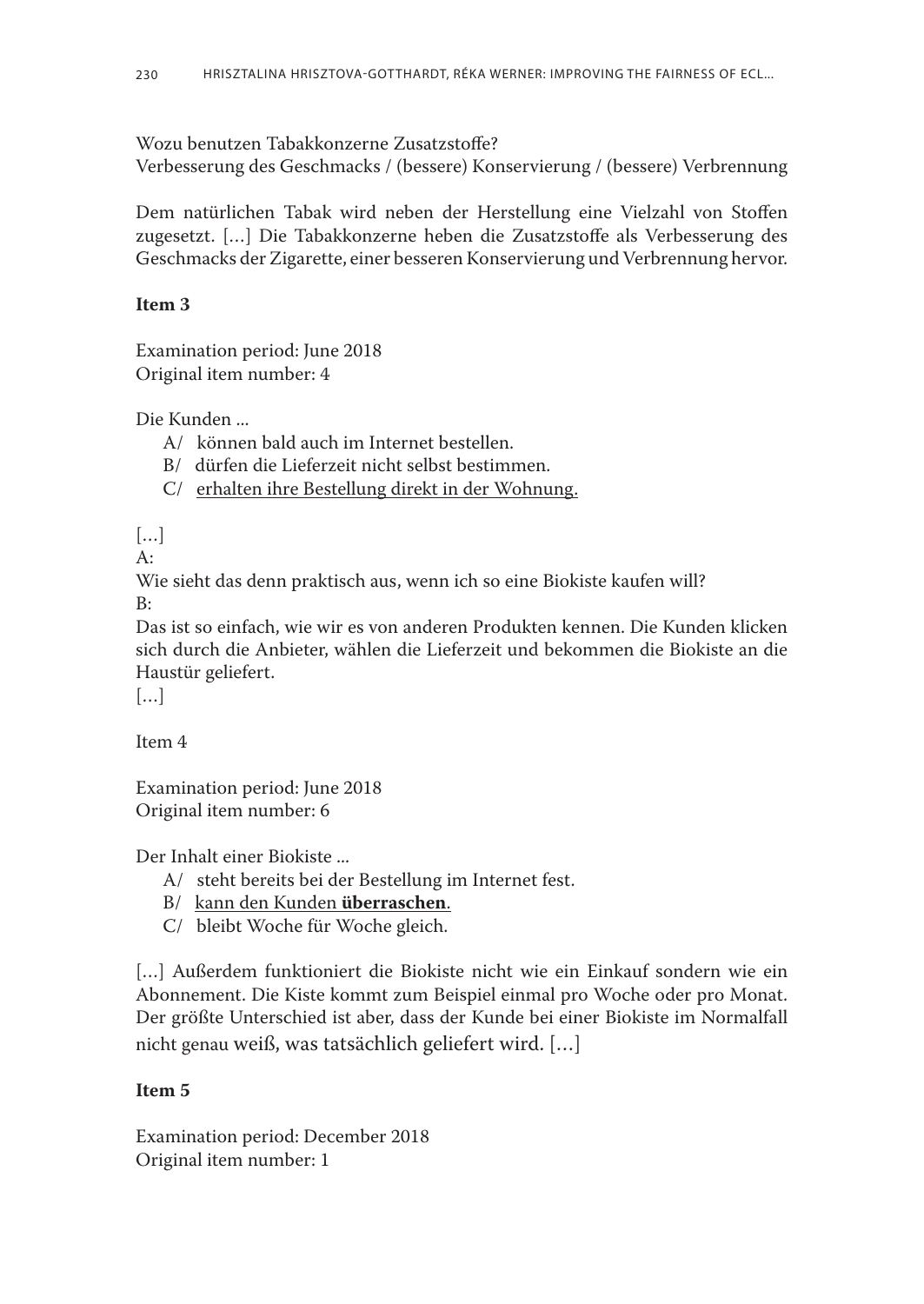Heiko Janssen ist nach Berlin gezogen, weil ...

- A/ er die Einwohner Berlins für besonders kultiviert hielt.
- B/ er in seiner Heimatstadt keine Arbeit als Taxifahrer fand.
- C/ er das große kulturelle Angebot der Stadt attraktiv fand.

[...] Wenn man Heiko Janssen fragt, was ihn aus seiner kleinen Heimatstadt mit ihren knapp 50.000 Einwohnern in die ferne Großstadt gezogen hat, dann verweist er auf die kulturelle Vielfalt Berlins. Damit meint Janssen vor allem das Nachtleben, die Musikszene, die Kinos. […]

#### **Item 6**

Examination period: December 2018 Original item number: 13

Woher kann man sich einen echten Baum holen? aus dem (naheliegenden) Wald

[...] früher oder später sieht das Plastikbäumchen nicht mehr so schön aus und wandert auf den Müll. Dann sollte man lieber in den naheliegenden Wald gehen und sich einen grünen Baum aussuchen. […]

#### **Item 7**

Examination period: April 2019 Original item number: 12

Wer hat sich an der Organisation der Ausstellung beteiligt? (2) eine Lehrerin und ihre Schüler

[...] Mit diesem Thema beschäftigt sich die Ausstellung "Fast Fashion. Die Schattenseiten der Mode" in Dresden. […] Eine Lehrerin aus Dresden hat mit ihren Schülern einen Teil der Ausstellung gestaltet. […]

#### **Item 8**

Examination period: April 2019 Original item number: 13

Wo wird Baumwolle in erster Linie angebaut? Indien

Viele T-Shirts bestehen aus Baumwolle. Die wird vor allem in Indien, aber zum Teil auch in China, in den USA und in Afrika angebaut. […]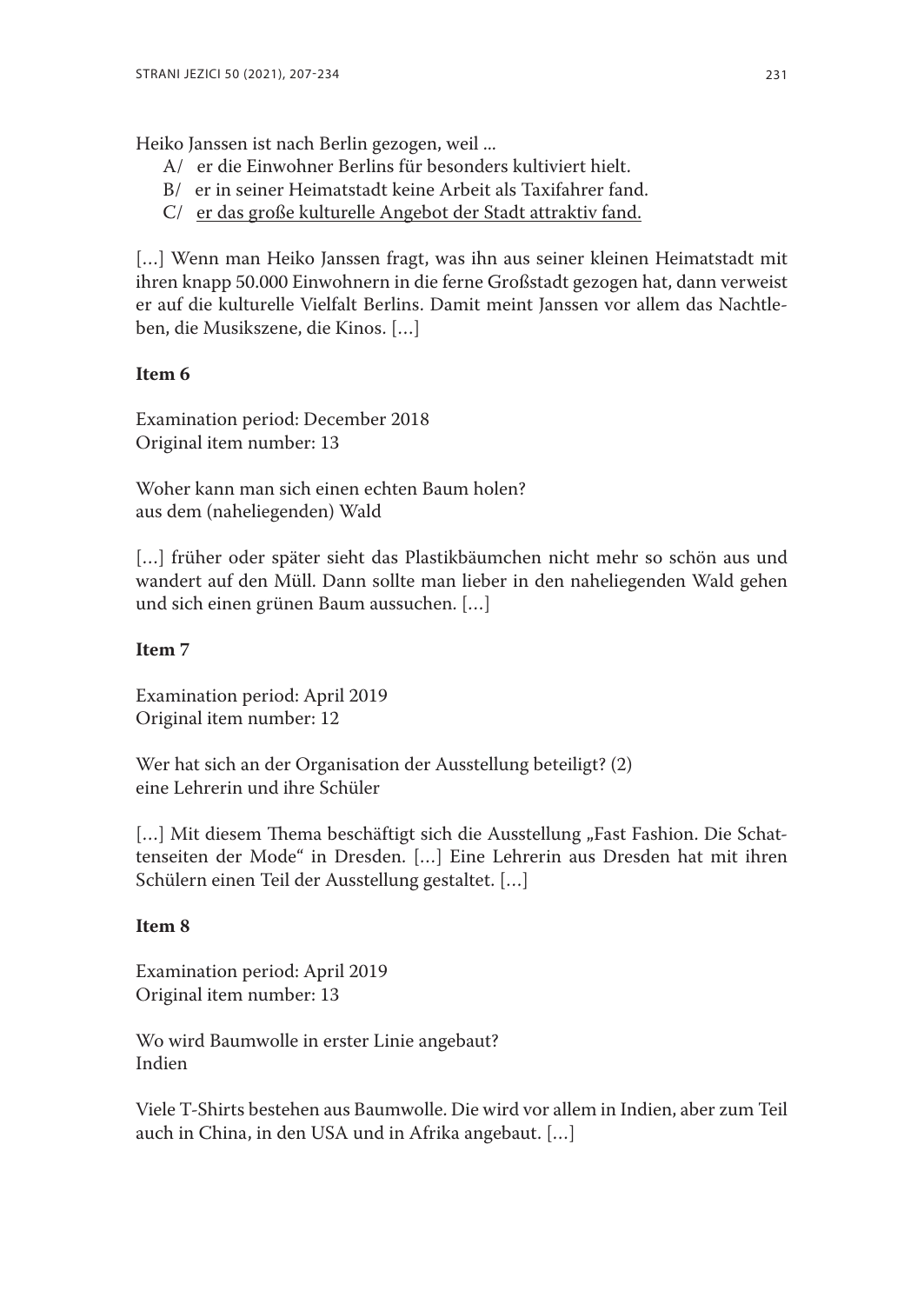#### **Item 9**

Examination period: April 2019 Original item number: 16

Was für eine Farbe haben Stoffe aus Baumwolle eigentlich? (die Farbe von einer) Eierschale

[...] Die Fäden werden dann mit Hilfe von Maschinen zu Stoffen gewebt oder gestrickt. Dieser Stoff muss dann weiter verarbeitet werden, denn von Natur aus hat der Baumwollstoff die Farbe von einer Eierschale. […]

#### **Item 10**

Examination period: April 2019 Original item number: 14

Wie nennt man die Schüler, die sich besonders für Umweltschutz einsetzen? Energie-Experten

[...] Außerdem ist es wichtig, dass die Schülerinnen und Schüler eine besondere "Umwelt-Bildung" bekommen. Dafür wählt jede Klasse einen oder zwei Schüler, die besonderes Interesse am Umweltschutz zeigen und mit den Lehrern über wichtige Umwelt-Fragen sprechen. Diese Kinder sind die so genannten "Energie-Experten".[...]

#### **Item 11**

Examination period: October 2019 Original item number: 6

In den modernen Kommunikationsmedien …

- A/ wird das Theatertreffen live übertragen.
- B/ können Zuschauer ihre Eindrücke miteinander teilen.
- C/ ist Kunst ein selten diskutiertes Thema.

[...] Gerade das Treffen in Berlin zeigt aber auch, wie eng das Theater und die verschiedenen modernen Kommunikationsmedien inzwischen miteinander verknüpft sind. Das Theatertreffen bekommt inzwischen eine Vielzahl von Reaktionen und Rückmeldungen durch live-Chats und Blogs. Da haben Zuschauer die Möglichkeit sich untereinander auszutauschen. […]

#### **Item 12**

Examination period: October 2019 Original item number: 11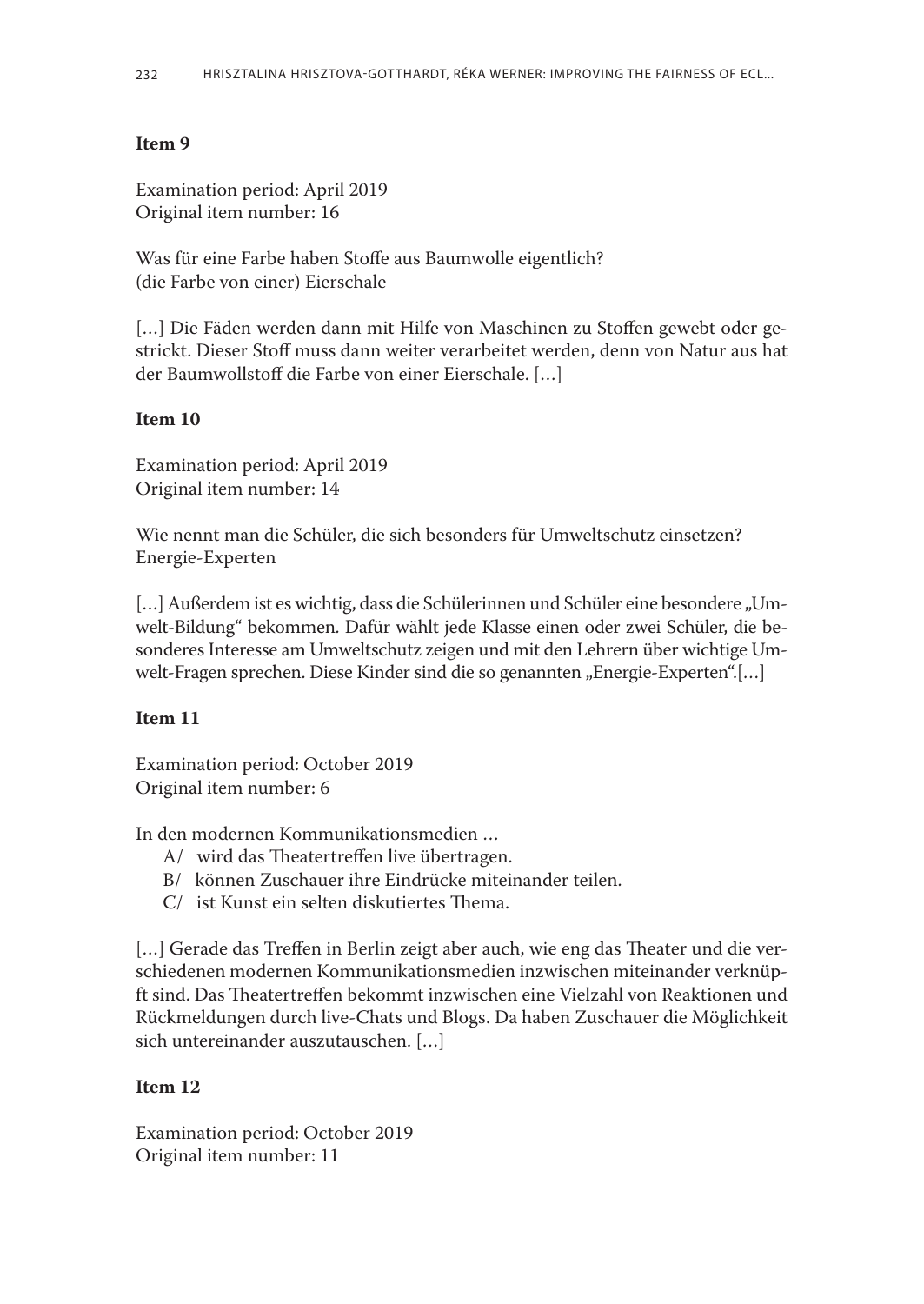Mit wem ging der amerikanische Präsident gerne auf die Jagd? mit seinen Geschäftspartnern

[...] Der Präsident war ein begeisterter Jäger und freute sich, wenn seine Geschäftspartner für ihn einen Jagdausflug organisierten und ihn dabei begleiteten. […]

#### **Item 13**

Examination period: October 2019 Original item number: 15

Was produzierte Margarethe Steiff in ihrem Laden ursprünglich? Kleidungsstücke (aus Filz)

[...] Anfangs hatte Frau Steiff ein kleines Geschäft, wo sie Kleidungsstücke aus Filz herstellte und verkaufte. Sie dachte sich aber, dass man aus dem Stoff eigentlich auch andere Sachen herstellen könnte. So nähte Frau Steiff aus Stoffresten einen kleinen Elefanten, der eigentlich als Nadelkissen gedacht war. […]

# **Poboljšavanje nepristranosti ecl testova slušanja detekcijom čestica koje diskriminiraju prema spolu**

Hrisztalina Hrisztova-Gotthardt hrisztova@inyk.pte.hu *Foreign Language Centre, University of Pécs*

Réka Werner werner.reka@inyk.pte.hu *Foreign Language Centre, University of Pécs*

Prvi je cilj ovoga istraživanja ispitati jesu li ECL testovi slušanja na njemačkom jeziku razine B2 prema ZEROJ-u jednako nepristrani prema muškim i ženskim osobama koje rješavaju test. Drugi je cilj istražiti posebne obrasce koji se mogu povezati s razlikovnošću čestica povezanih sa spolom. U tu svrhu primijenjena su dva komplementarna pristupa:

1) Raschova analiza kako bi se pronašle čestice koje pokazuju funkcioniranje diferenciranih stavki prema spolu

2) analiza karakteristika čestica i sadržaja kako bi se identificirali potencijalni sistematični izvori čestica koje diskriminiraju prema spolu.